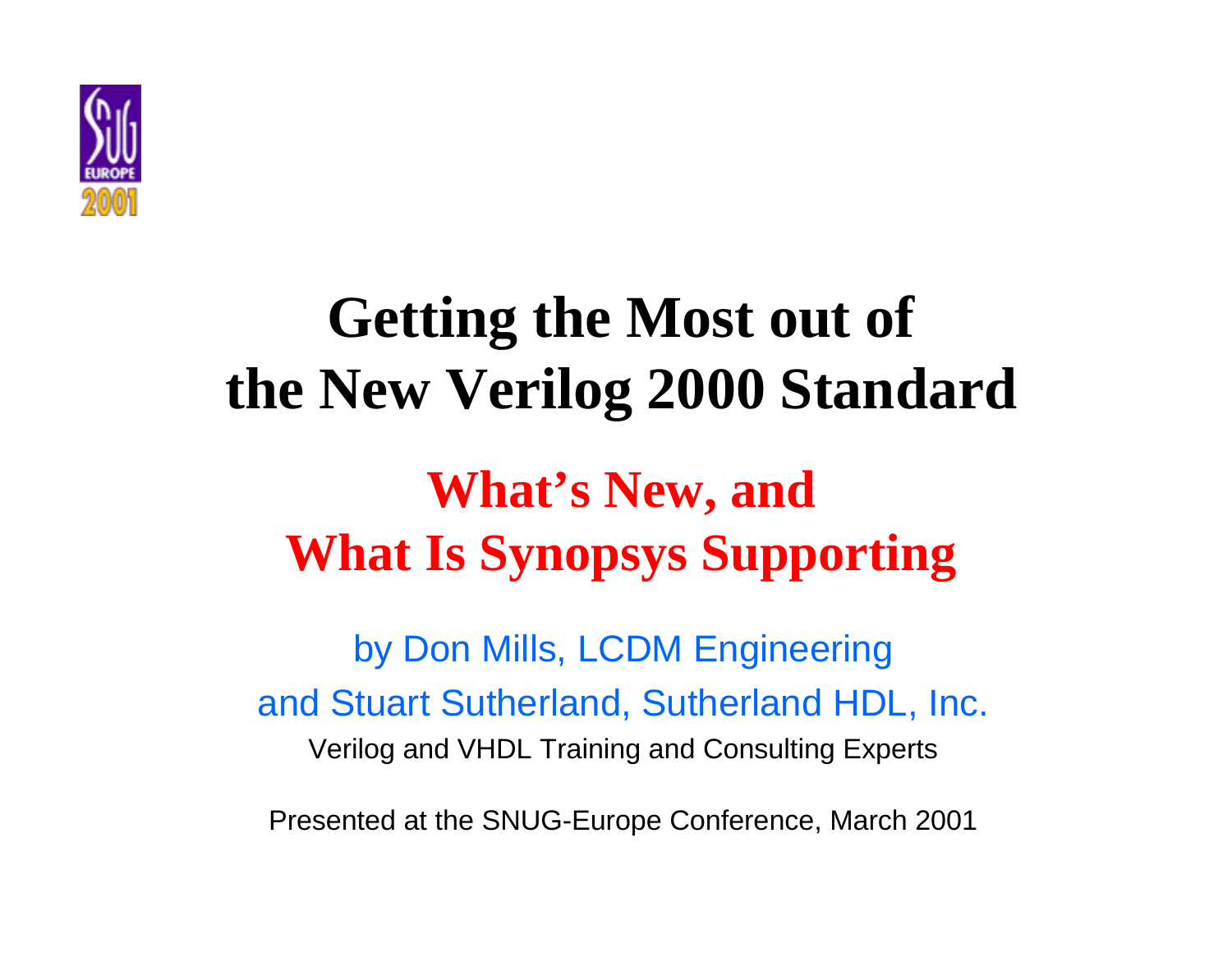

### Verilog-2000 Update

- The specification of the Verilog-2000 standard is complete
	- Final draft completed March 1st, 2000
	- The final IEEE balloting process completed in December, 2000
	- The IEEE RevCom committee will ratify Verilog-2000 in March, 2001
	- The official standard will be IEEE Std. 1364-2001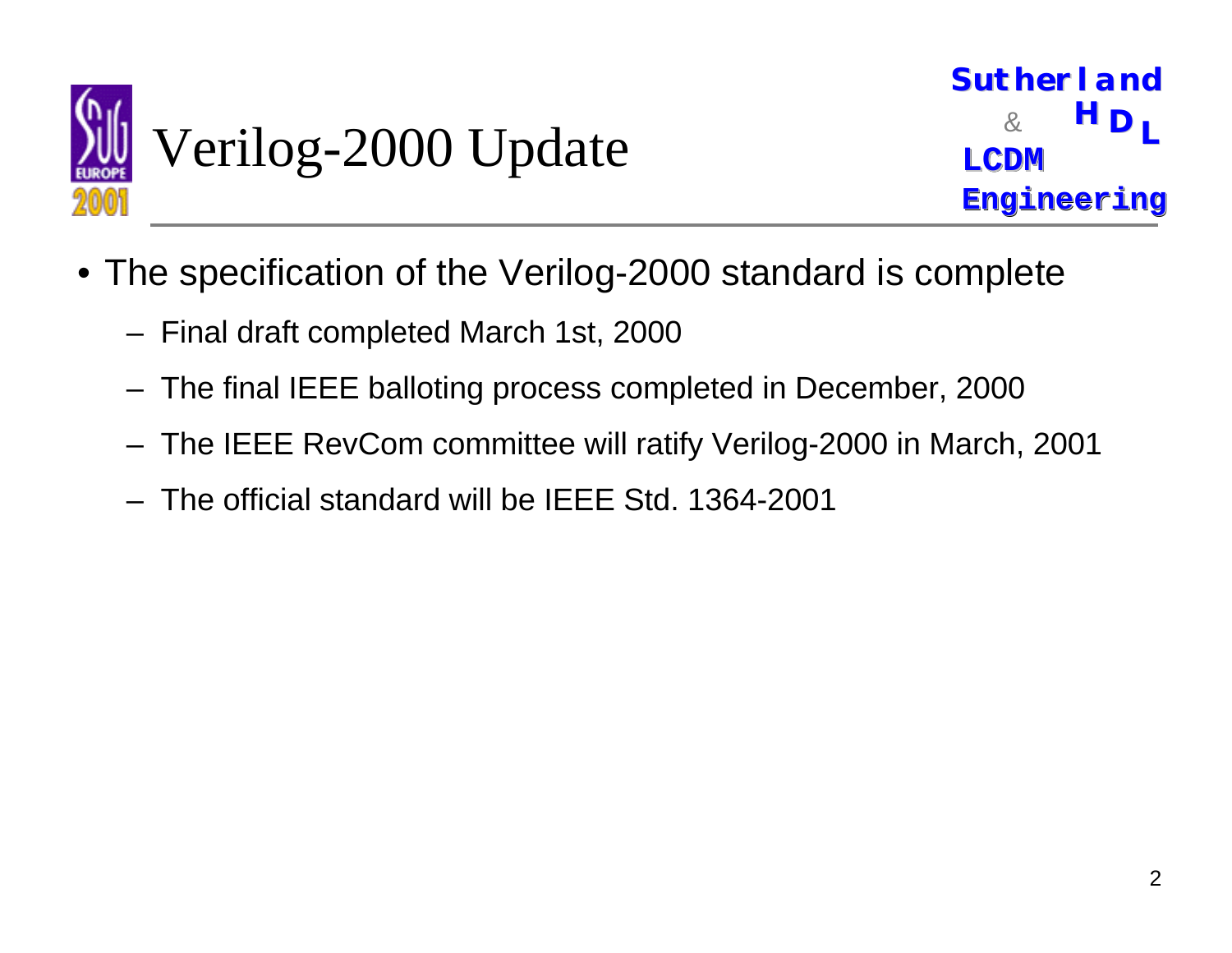

### Why a New Standard?

- Add enhancements to Verilog
	- Cliff Cumming's "Top Five Enhancement Requests" from HDLCon-1996
	- Support evolving design methodologies
		- **System level design**
		- Intellectual property models
		- Design re-use
		- $\overline{\phantom{a}}$  Very deep submicron, etc.
- Clarify ambiguities in Verilog 1364-1995
	- The IEEE 1364-1995 reference manual came from the Gateway Design Automation Verilog-XL User's Manual
	- Verilog-2000 more clearly defines Verilog syntax and semantics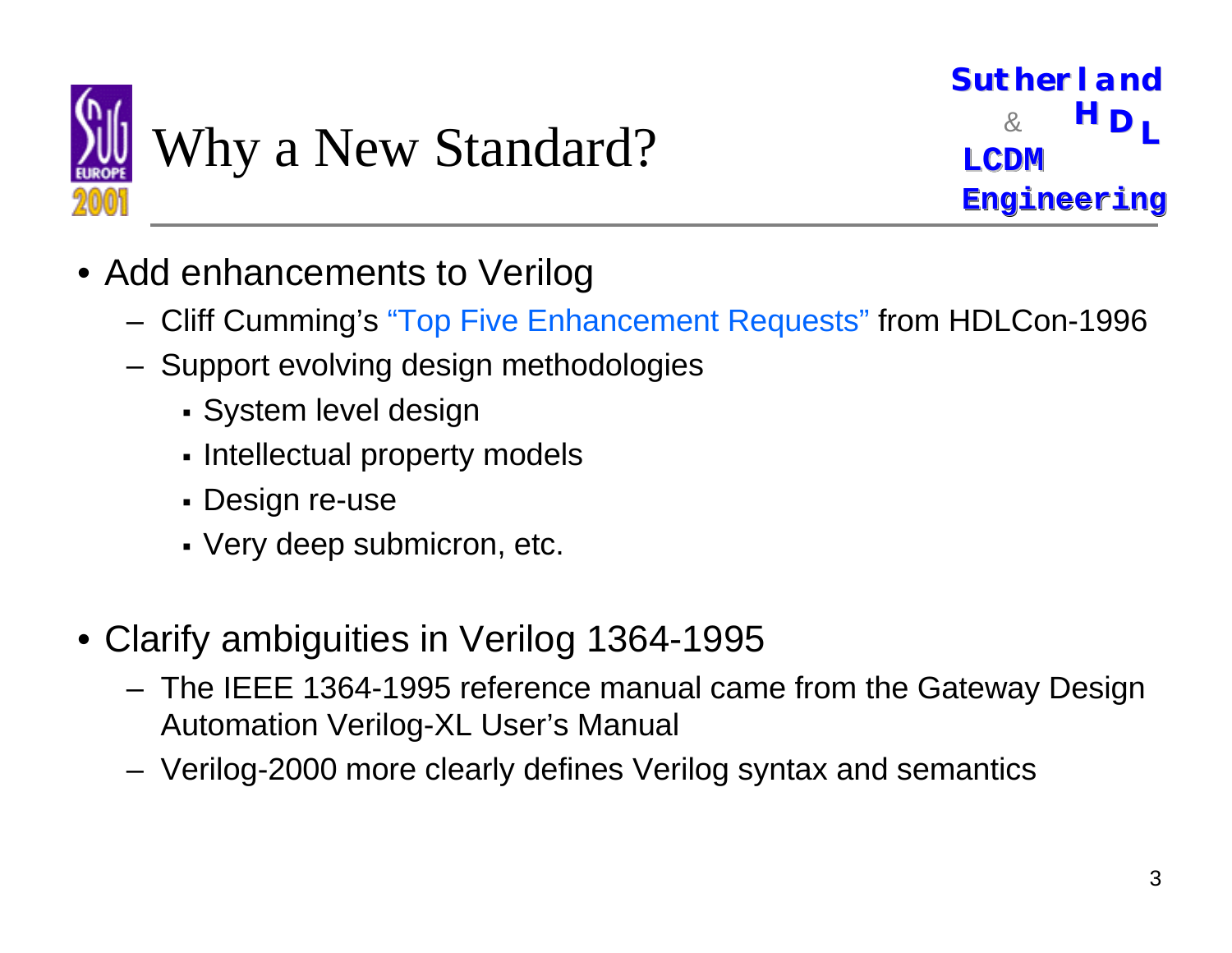

# Goals for Verilog-2000

- Enhance Verilog for
	- Higher level, abstract system level modeling
	- Intellectual Property (IP) modeling
	- Greater timing accuracy for very deep submicron
- Make Verilog even easier to use
- Correct errata and ambiguities
- Maintain backward compatibility existing models will work with the new standard
- Ensure that EDA vendors will implement all enhancements!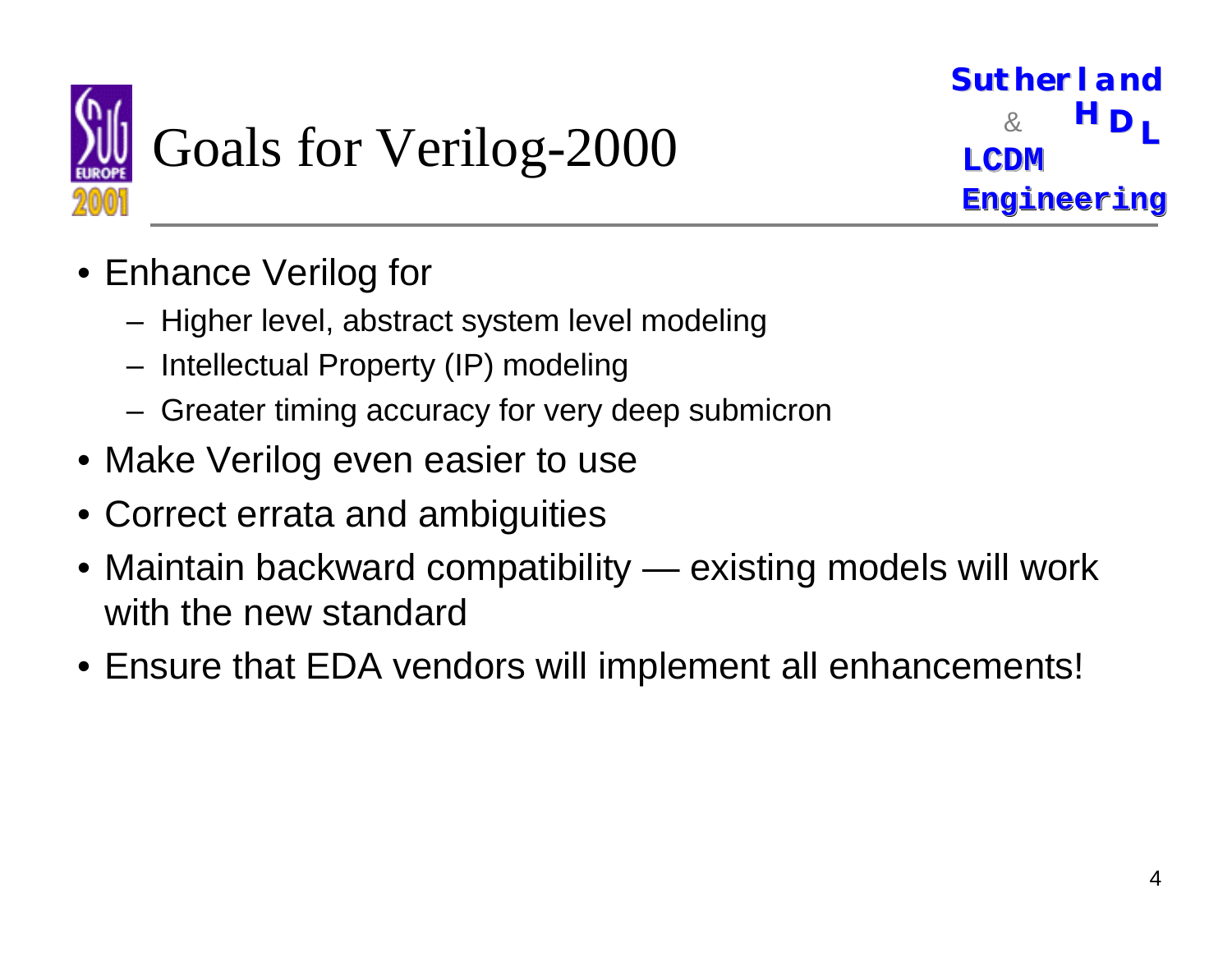

#### The IEEE 1364&

Verilog Standards Committee

- A main working group
	- Final approval of all changes to 1364-1995
	- About 20 active participants
- Three task forces
	- Behavioral Task Force (Cliff Cummings, chair)
		- ! Responsible for RTL and behavioral modeling enhancements
	- ASIC Task Force (Steve Wadsworth, chair)
		- . Responsible for ASIC and FPGA library modeling enhancements
	- PLI Task Force (Drew Lynch, Stu Sutherland, co-chairs)
		- **Responsible for PLI enhancements**

**L <sup>H</sup> <sup>D</sup>**

**Sutherland Sutherland**

**Engineering Engineering**

 $\tt LCDM$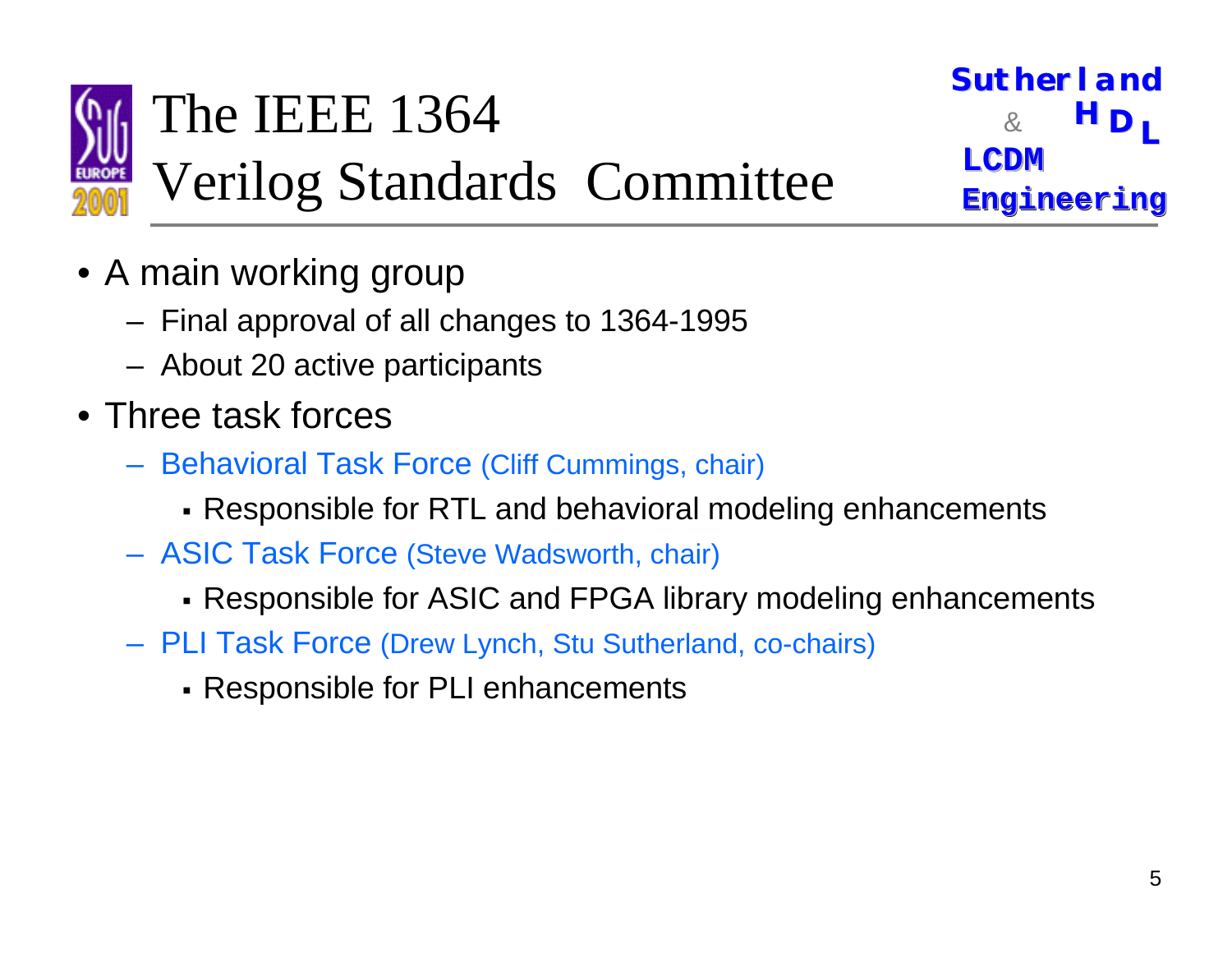

## Overview of HDL Enhancements

**LH DSutherland Sutherland** $\tt LCDM$ **Engineering Engineering**  $\mathcal{S}_{\mathbf{z}}$ 

- 23 major modeling enhancements were added to Verilog
	- This paper presents:
		- **Brief descriptions and examples**
		- ! Current and planned support in Synopsys VCS and Presto
- Several additional changes are not listed in this paper
	- Library vendor enhancements for Deep Submicrom
	- Programming Language Interface (PLI) enhancements
	- Value Change Dump (VCD) file enhancements
	- Support for the latest Standard Delay File (SDF) standard
	- Errata, clarifications and minor changes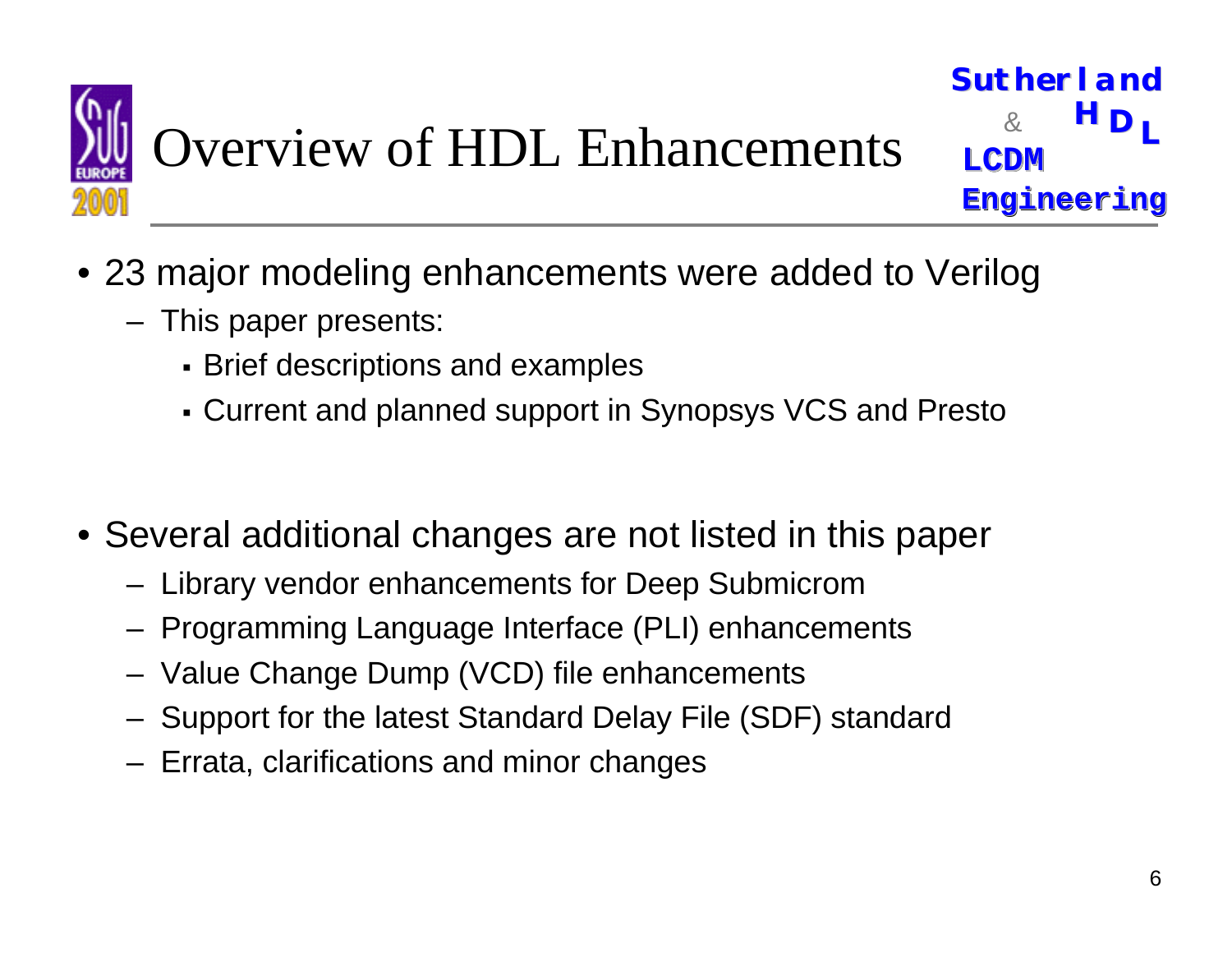

- Verilog-1995 leaves design management up to software tools
	- Every tool has different ways to manage large designs
- Verilog-2000 adds configuration blocks
	- All software tools will have a consistent method
	- The version for each module instance can be specified
		- ! Virtual libraries specified within Verilog source code
		- ! Physical file locations specified in a "map" file
	- New reserved words added: *config*, *endconfig*, *design*, *instance*, *cell*, *use*, *liblist*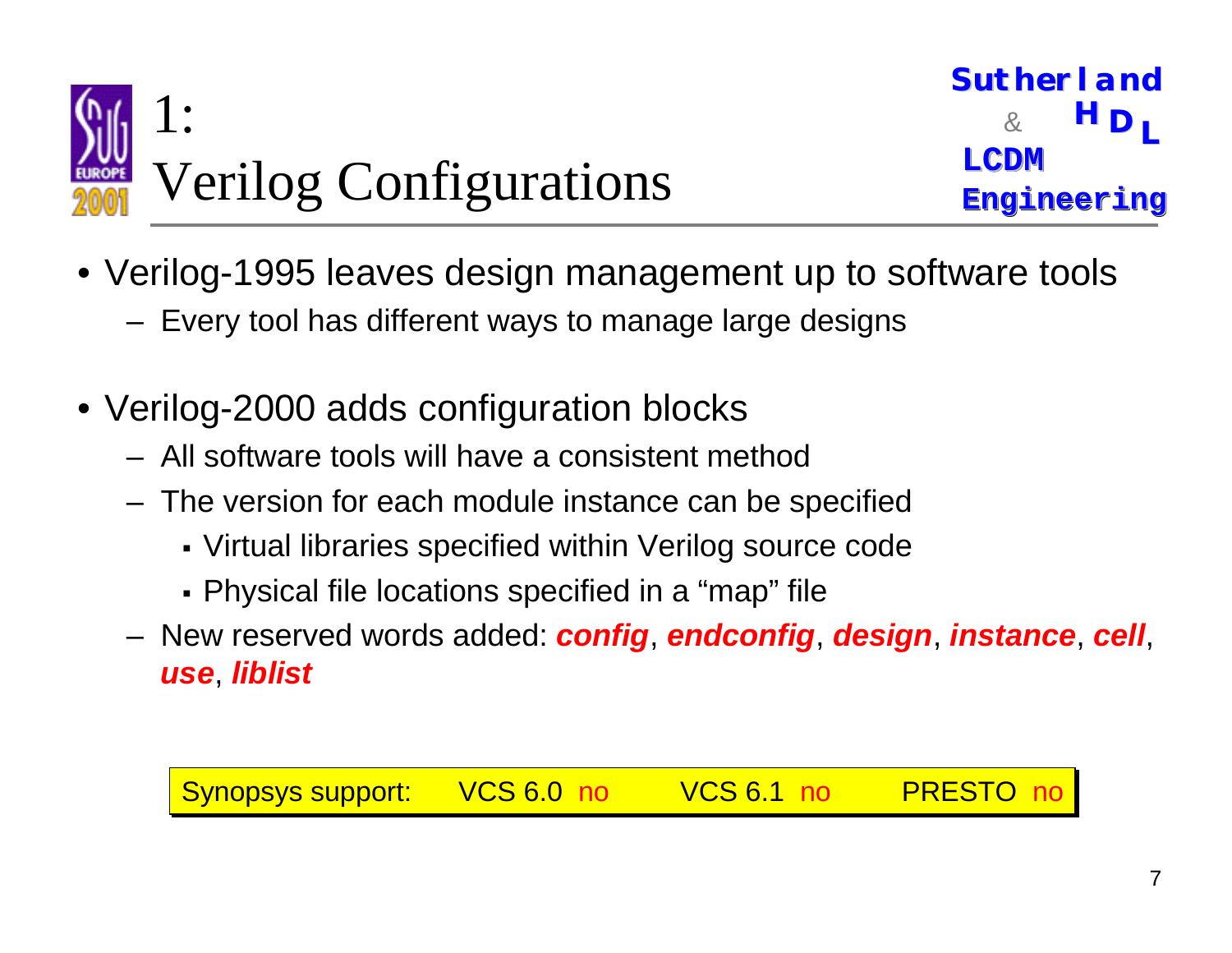

# Verilog Configuration Notes

- Verilog designs are modeled the same as always
- Configurations specify which module source code to use for each instance of a module.
	- With Verilog-1995, it is up to the simulator on how to specify which model version should be used for each instance
- The configuration block is specified outside of all modules
	- Verilog model source code does not need to be modified in order to change the design configuration!
- A separate file maps logical library names to physical file locations
	- Verilog source code does not need to be modified when a design is moved to a different physical source location!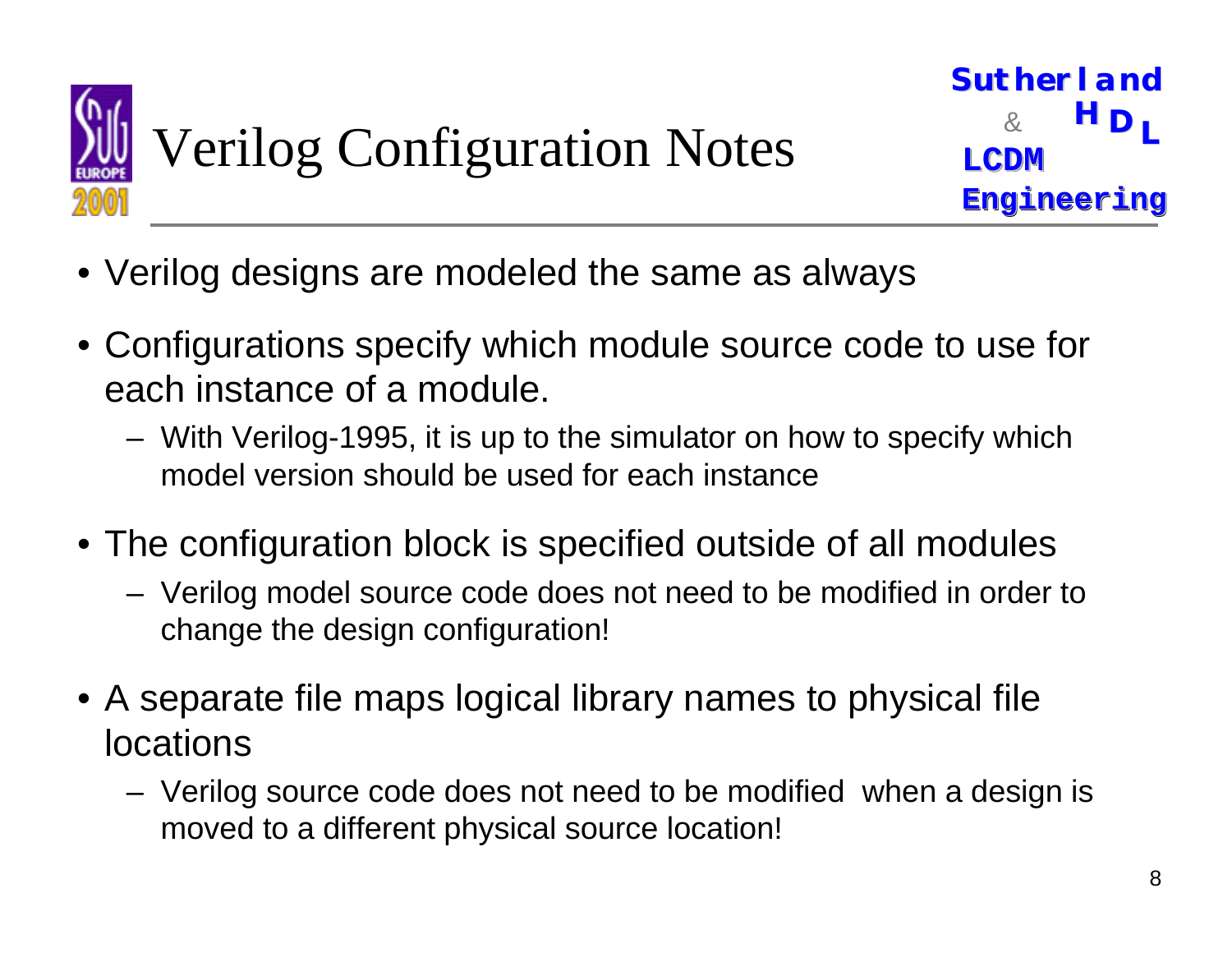

# Verilog Configuration Example

**LH DSutherland Sutherland** $\tt LCDM$ **Engineering Engineering** &

**module test; module test; ...myChip dut (...); myChip dut (...); ......endmoduleendmodule...module myChip(...); module myChip(...); ......adder a1 (...); adder a1 (...); adder a2 (...); adder a2 (...); ......** Verilog Design

**endmoduleendmodule**

Configuration Block (part of Verilog source code)

/\* define a name for this configuration \*/  $\,$ **config cfg4 config cfg4**

/\*  ${\tt specify}$  where to find top level modules \*/ **design rtlLib.top design rtlLib.top**

 $\prime\,^{\star}$  set the default search order for finding **instantiated modules \*/ instantiated modules \*/ default liblist rtlLib gateLib; default liblist rtlLib gateLib ;**

/\* explicitly specify which library to use for the following module instance \*/ **instance test.dut.a2 liblist gateLib; instance test.dut.a2 liblist gateLib ; endconfig endconfig**

Library Map File (separate from Verilog source)

/\* location of RTL models (current directory) \*/ **library rtlLib "./\*.v"; library rtlLib "./\*.v";**  $\prime\,^{\ast}$  Location of synthesized models  $^{\ast}\,$ / **library gateLib "./synth\_out/\*.v"; library gateLib "./synth\_out/\*.v" ;**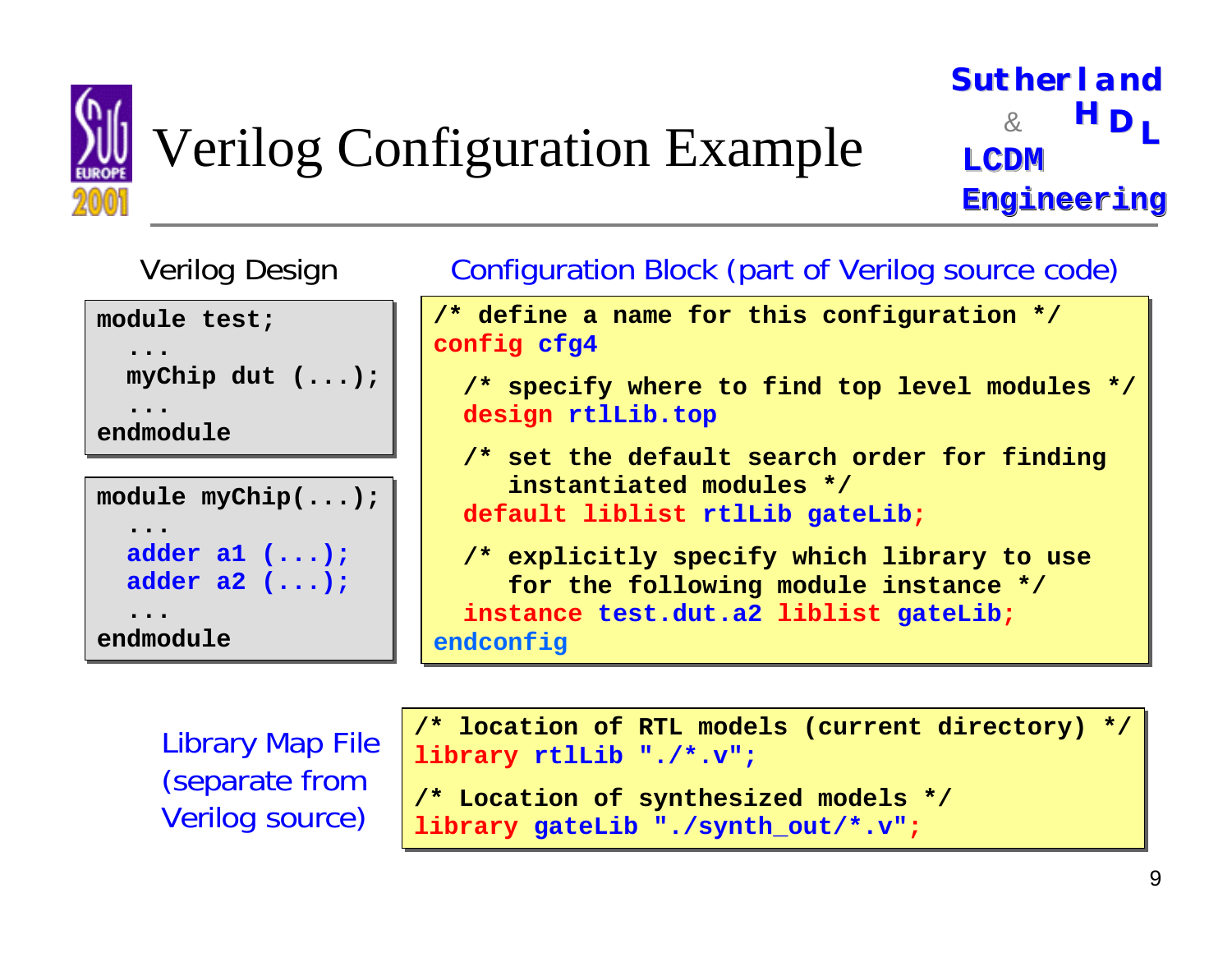

- Verilog-2000 adds true generate capability
	- Use *for* loops to generate any number of instances of:
		- ! Modules, primitives, procedures, continuous assignments, tasks, functions, variables, nets
	- Use *if*–*else* and *case* decisions to control what instances are generated
		- ! Provides greater control than the VHDL generate
	- New reserved words added:
		- ! *generate*, *endgenerate*, *genvar*, *localparam*

Synopsys support: VCS 6.0 no VCS 6.1 no PRESTO no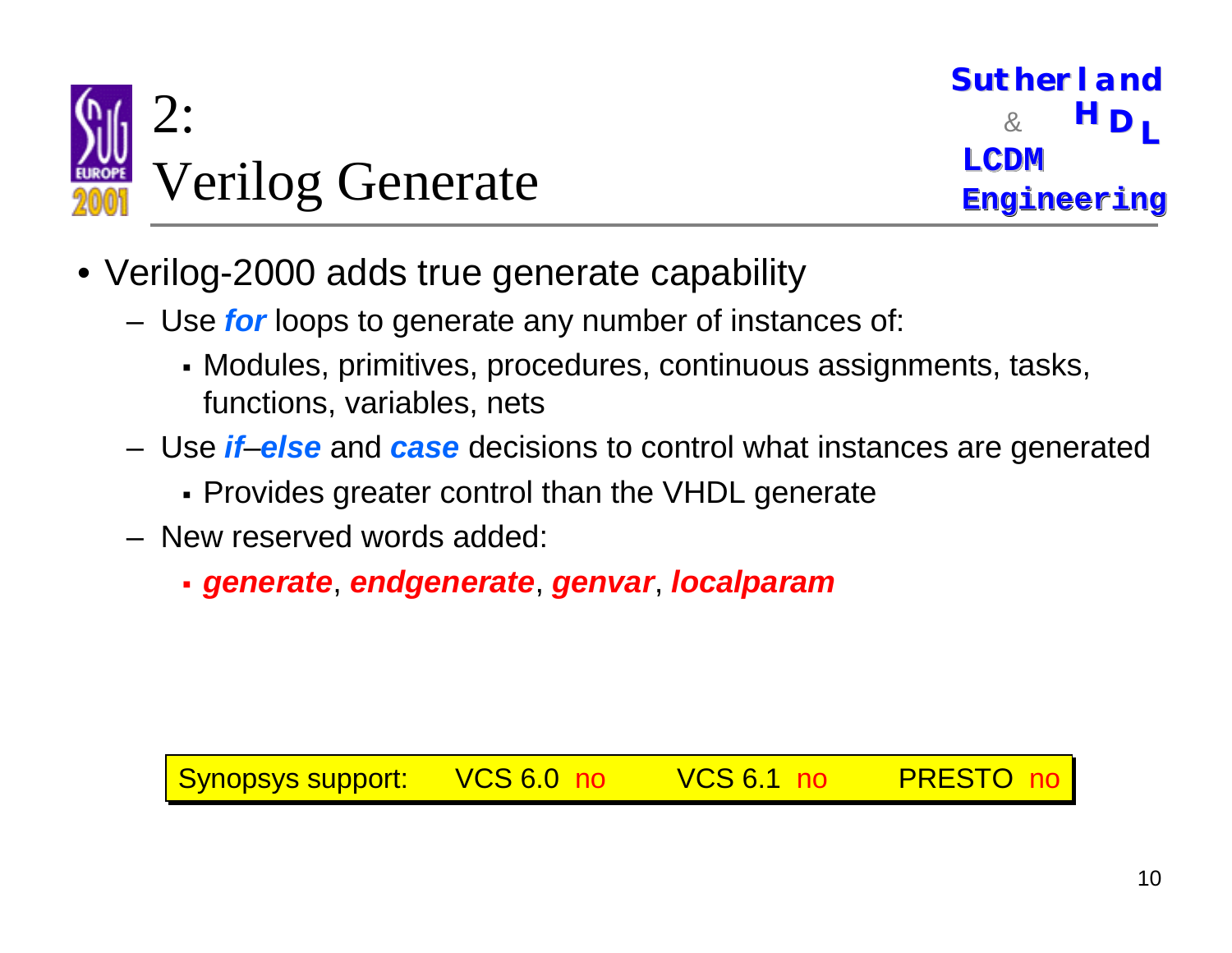

#### Verilog Generate Example

```
module multiplier (a, b, product);
module multiplier (a, b, product);
    parameter a_width = 8, b_width = 8;
    localparam product_width = a_width + b_width;
localparam product_width = a_width + b_width;
    input [a_width-1:0] a;
input [a_width-1:0] a;
    input [b_width-1:0] b;
input [b_width-1:0] b;
    output [product_width-1:0] product;
output [product_width-1:0] product;
    generate
generate
         \texttt{if} \hspace{0.2cm} \left( \hspace{0.1cm} \texttt{(a\_width} \hspace{0.1cm} < \hspace{0.1cm} 8 \hspace{0.1cm} \right) \hspace{0.2cm} \hspace{0.2cm} \left| \hspace{0.1cm} \texttt{(b\_width} \hspace{0.1cm} < \hspace{0.1cm} 8 \hspace{0.1cm} \right) \hspace{0.2cm} \right|CLA_multiplier #(a_width, b_width) u1 (a, b, product);
         elseelseWALLACE_multiplier #(a_width, b_width)                              u1 (a, b, product);
    endgenerate
endgenerate
endmoduleendmodule • If the input bus widths are 8-bits or less, generate 
• If the input bus widths are 8-bits or less, generate 
                                                 and instance of a carry-look-ahead multiplier
and instance of a carry-look-ahead multiplier
                                            • If the input bus widths are greater than 8-bits, 
• If the input bus widths are greater than 8-bits, 
                                                 generate an instance of a wallace-tree multiplier
generate an instance of a wallace-tree multiplier
                                                                                          localparams are constants,
localparams are constants,
                                                                                          which cannot be redefinedwhich cannot be redefined
```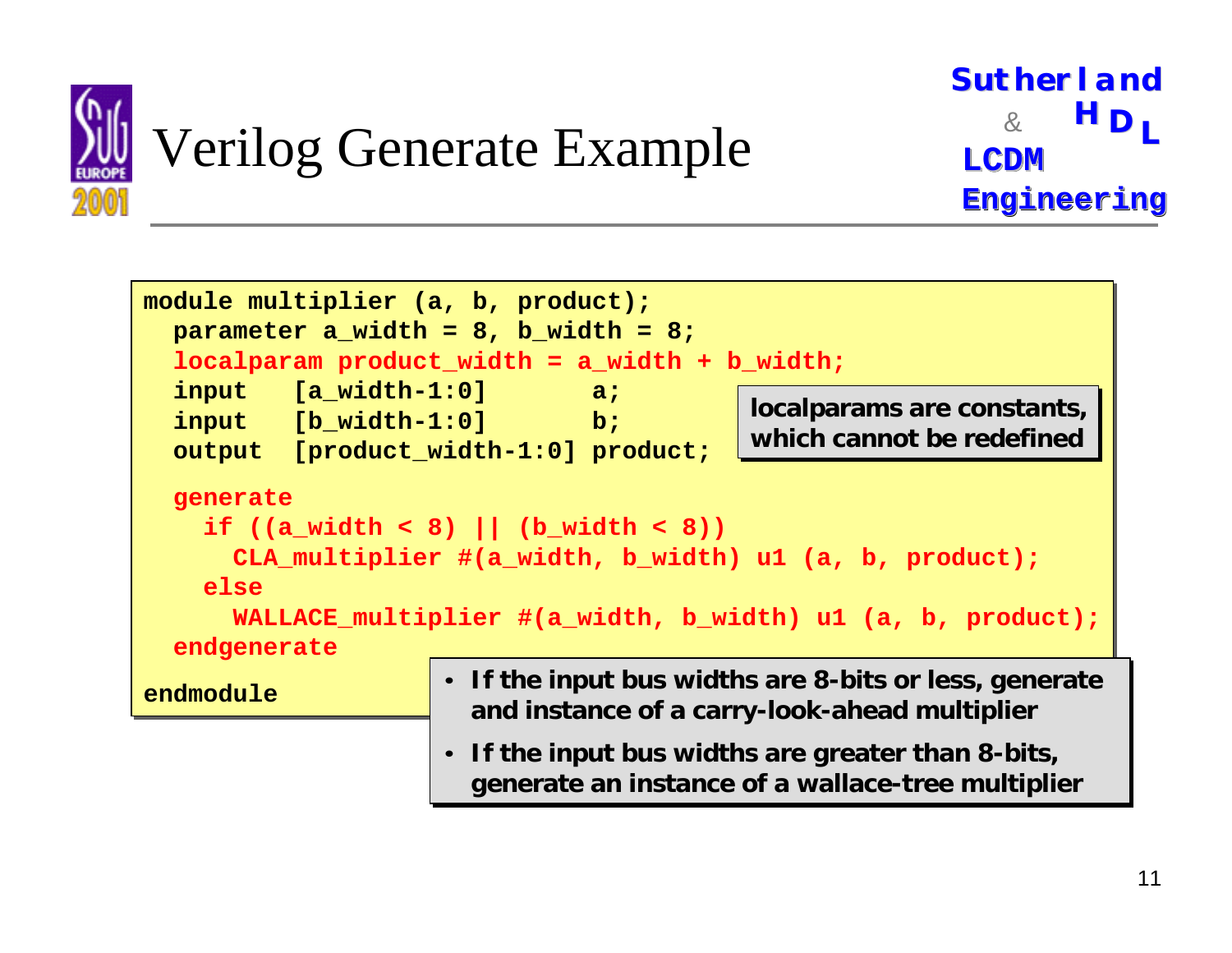

- Verilog-2000 adds constant functions
	- Same syntax as standard Verilog functions
	- Limited to statements that can be evaluated at compile time
	- Can be called anywhere a constant expression is required
		- Vector width declarations
		- **-** Array declarations
		- Replicate operations
- Provides for more scalable, re-usable models

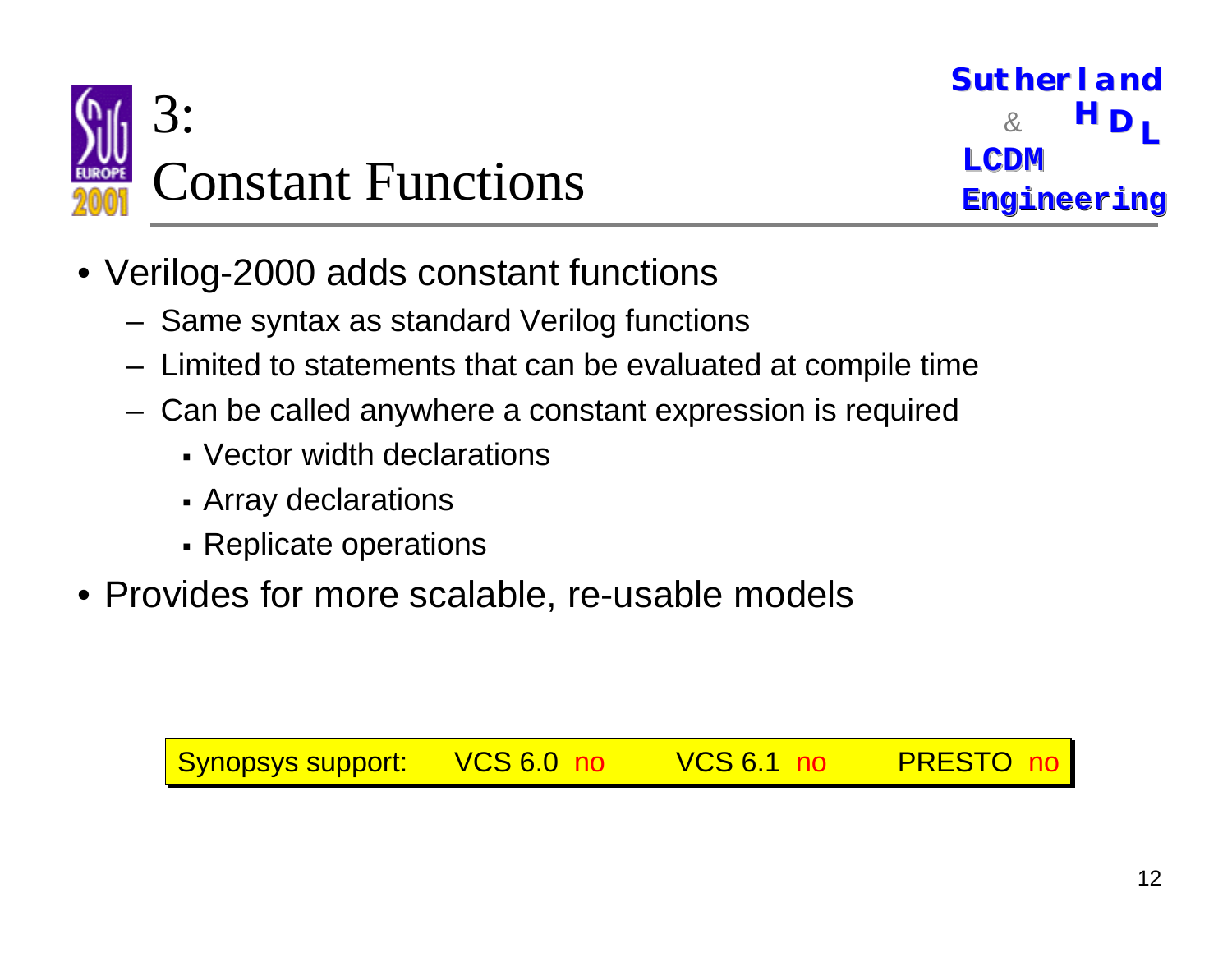

#### Constant Functions Example



```
module ram (...);
module ram (...);
    parameter RAM_SIZE = 1024;
parameter RAM_SIZE = 1024;
    input [clogb2(RAM_SIZE)-1:0] address_bus;
input [clogb2(RAM_SIZE)-1:0] address_bus;
     ...function integer clogb2;
function integer clogb2;
        input depth;
input depth;
        integer i;
integer i;
        begin
begin
            clogb2 = 1;
clogb2 = 1;
            for (i = 0; 2**i < depth; i = i + 1)
                clogb2 = i + 1;
clogb2 = i + 1;
        endendendfunctionendfunction.........Verilog 2000:
Verilog 2000:
                                                                        Vector widths can be calculated Vector widths can be calculated using complex constant functions
using complex constant functions
```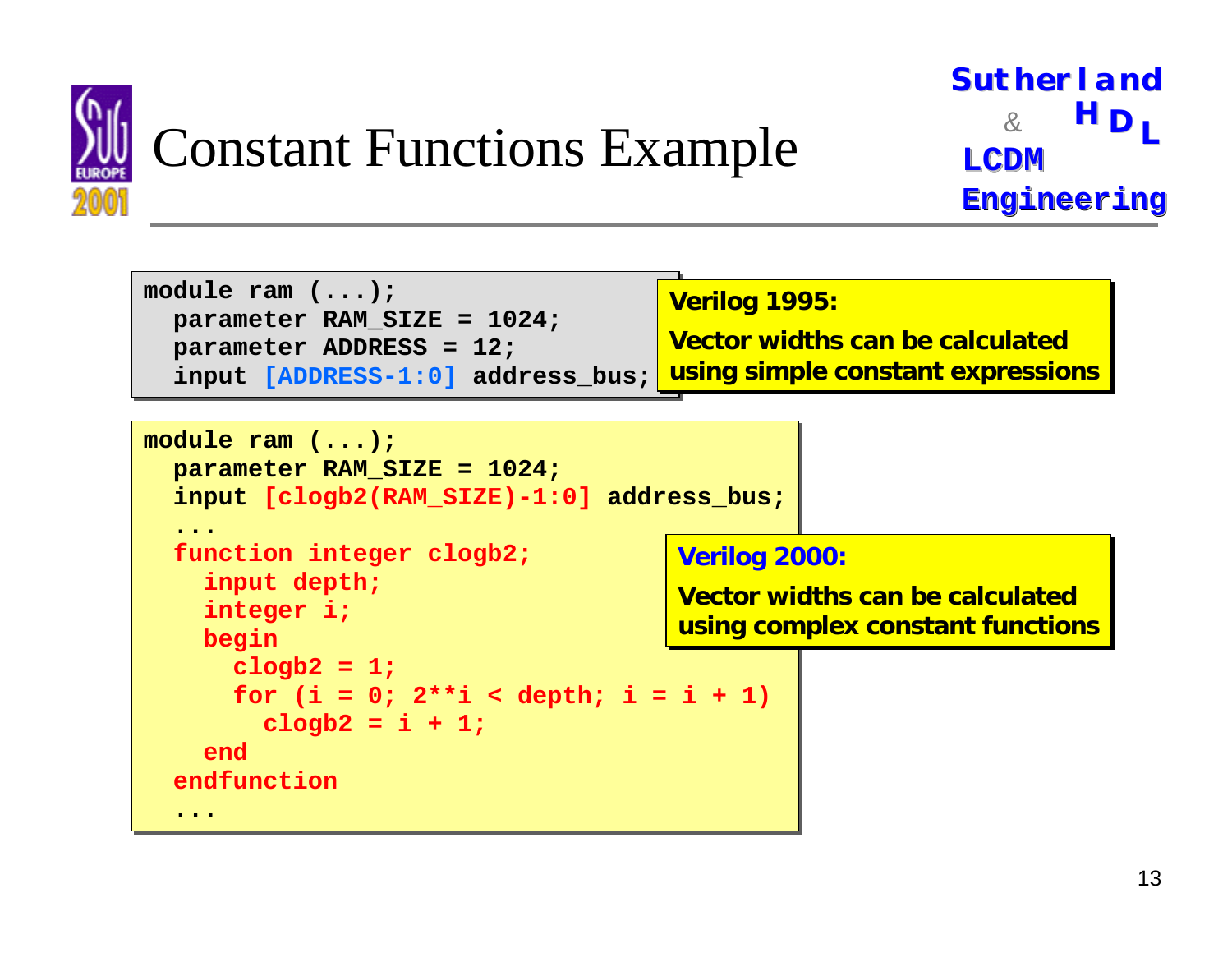

- Verilog-2000 adds the capability to use variables to select a group of bits from a vector
	- The starting point of the part-select can vary
	- The width of the part-select remains constant
	- A **+:** indicates the part-select increases from the starting point
	- A **-:** indicates the part-select decreases from the starting point

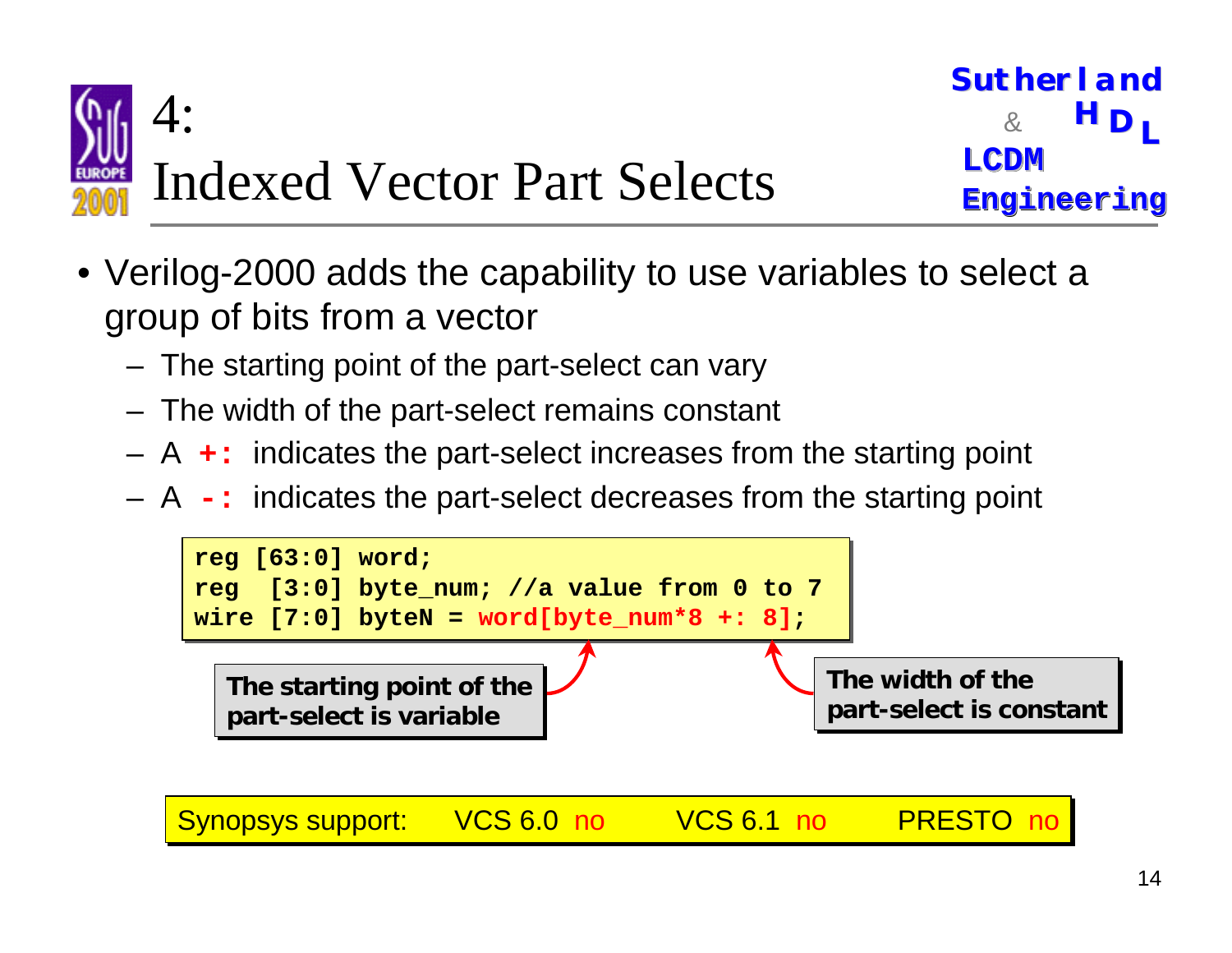

- Verilog-1995 allows 1-dimensional arrays of reg, integer and time variables
	- Typically used to model RAM and ROM memories
- Verilog-2000 adds:
	- Multidimensional arrays of any variable data type
	- Multidimensional arrays of any net data type

```
//declare a 3-dimensional array of 8-bit wire nets
wire [7:0] array3 [0:255][0:255][0:15];
wire [7:0] array3 [0:255][0:255][0:15];
//select one word out of a 3-dimensional array
wire [7:0] out3 = array3[addr1][addr2][addr3];
wire [7:0] out3 = array3[addr1][addr2][addr3];
```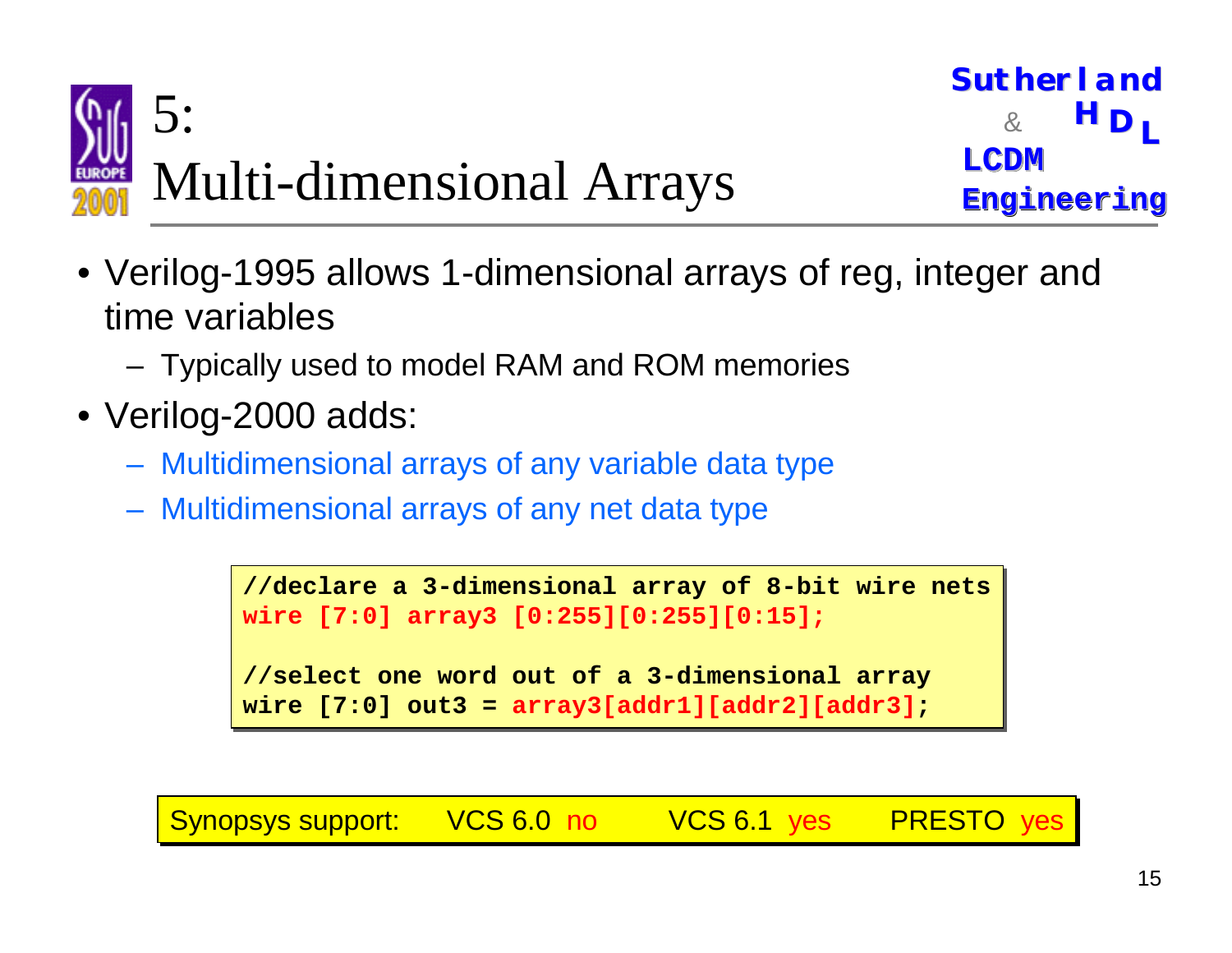

```
L H D
Sutherland Sutherland\tt LCDMEngineering
Engineering
```
- Verilog-2000 adds:
	- Bit-selects out of an array
	- Part-selects out of an array

```
//{\tt select} the high-order byte of one word in a
//2-dimensional array of 32-bit reg variables
reg [31:0] array2 [0:255][0:15];
reg [31:0] array2 [0:255][0:15];
wire [7:0] out2 = array2[100][7][31:24];
wire [7:0] out2 = array2[100][7][31:24];
```
Synopsys support: VCS 6.0 no VCS 6.1 no PRESTO yes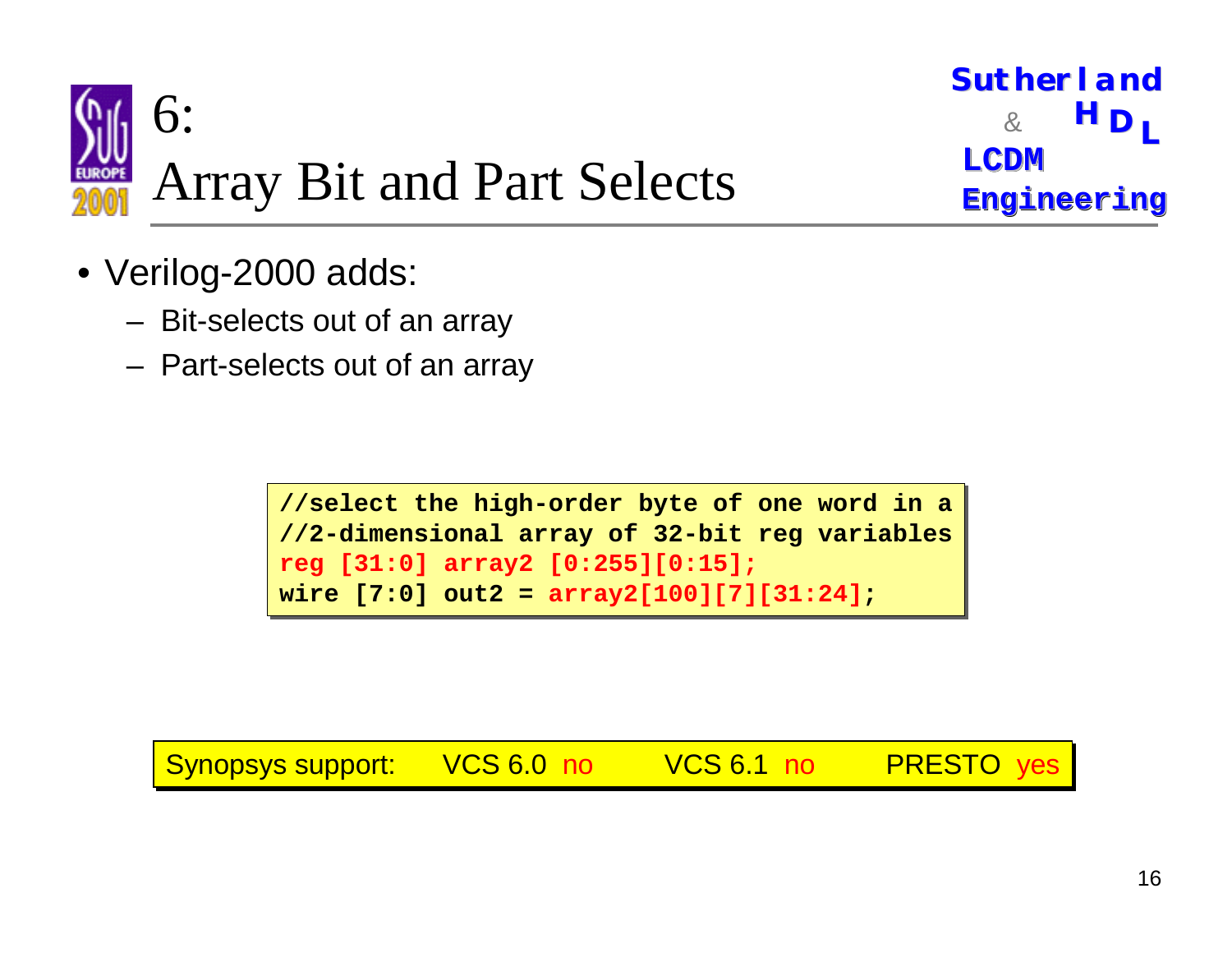

- Verilog-2000 adds:
	- reg and net data types can be declared as signed

**reg signed [63:0] data; reg signed [63:0] data; wire signed [11:0] address; wire signed [11:0] address;**

Function returns can be declared as signed

**function function signed [128:0] alu; signed [128:0] alu;**

Literal integer numbers can be declared as signed

16'<mark>shC501</mark> //a signed 16-bit hex value

- New arithmetic shift operators, <<< >>>>, maintain the sign of a value
- New \$signed() and \$unsigned() system functions can "cast" a value to signed or unsigned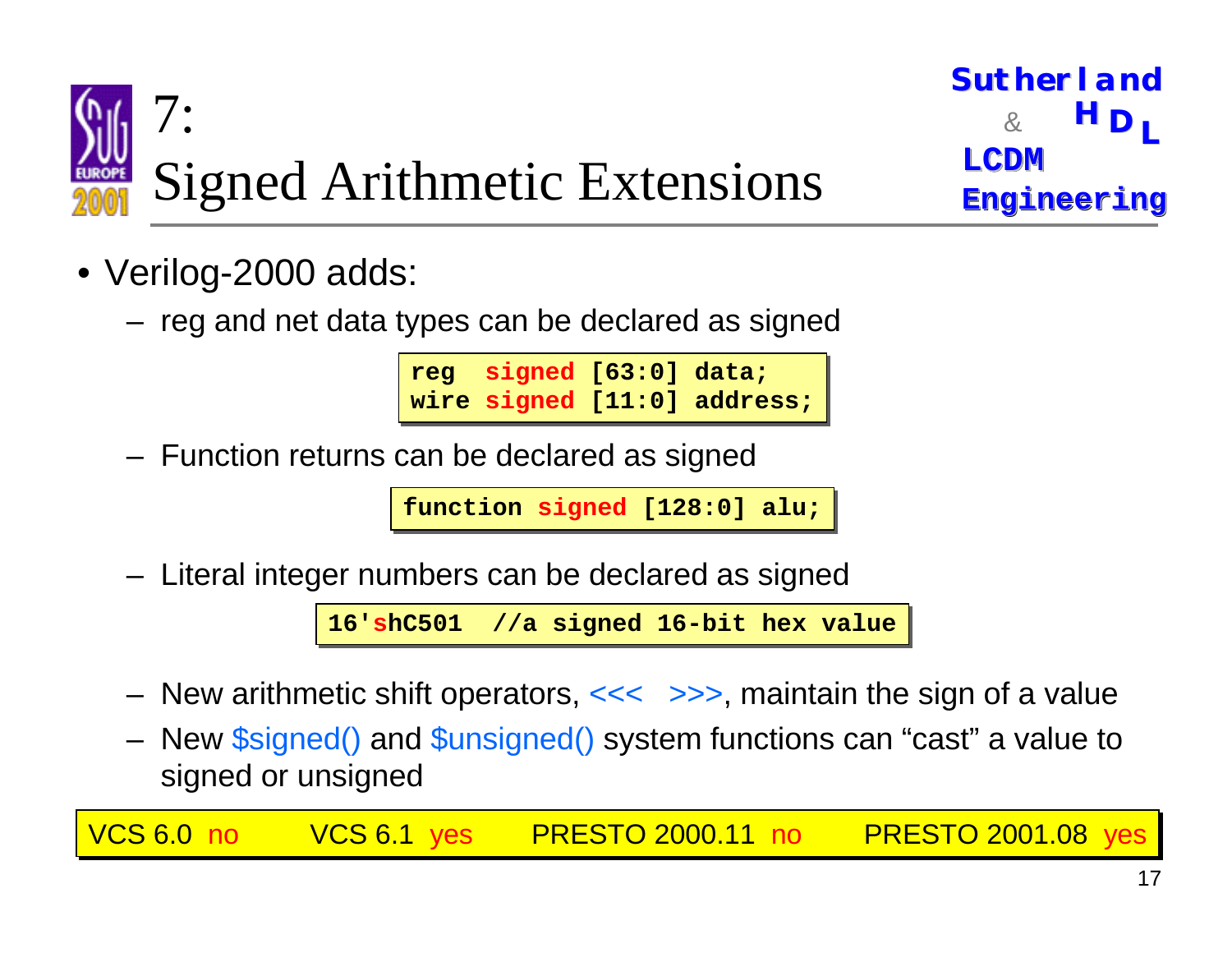

- Verilog-2000 add an exponential power operator
	- Represented by the \*\* token
	- Works like the C pow() function
	- If either operand is real, a real value is returned
	- If both operands are integers, an integer value is returned

```
module ram (...);
module ram (...);
    parameter RAM_SIZE = 1024;
parameter RAM_SIZE = 1024;
    input [(2**RAM_SIZE)-1:0] address_bus;
input [(2**RAM_SIZE)-1:0] address_bus;
    ......
```
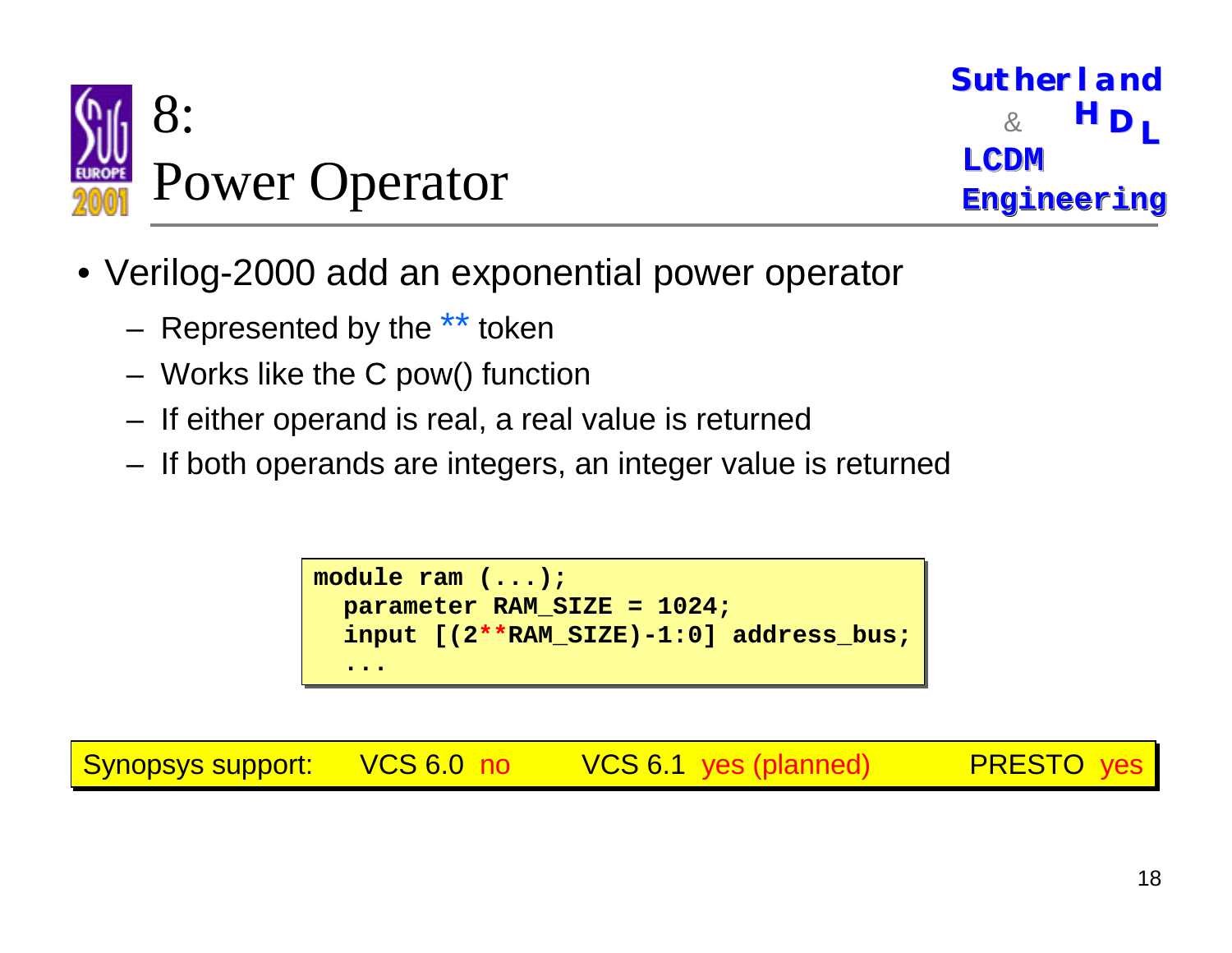

### 9: Re-entrant Tasks & and Recursive Functions

**L <sup>H</sup> <sup>D</sup> Sutherland Sutherland** $\tt LCDM$ **Engineering Engineering**

- Verilog-2000 adds automatic tasks and functions
	- Each call to the task/function allocates unique storage
		- ! In Verilog-1995, tasks and functions are static; each call shares the same storage space
	- Concurrent task calls will not interfere with each other
	- Recursive calls to a function are stacked
	- New reserved word added: automatic



Synopsys support: VCS 6.0 no VCS 6.1 yes (planned) PRESTO no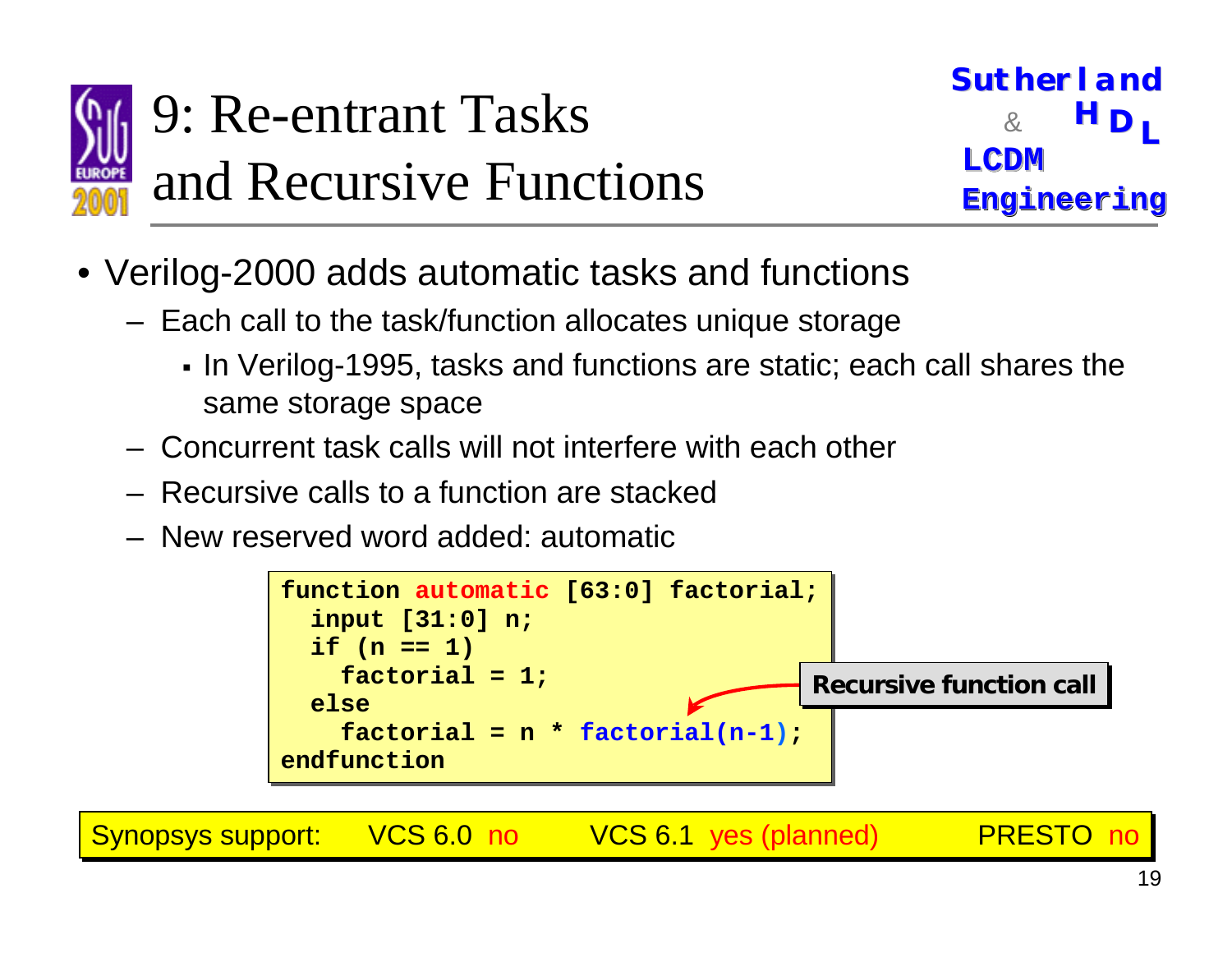

- Verilog-2000 adds a "wildcard" token to indicate a combinational logic sensitivity list
	- The **@\*** token indicates that an always procedure is automatically sensitive to any change on any input to that procedure

```
Verilog-1995
```
Verilog-2000

always @(sel or a or b or c or d) **case (sel) case (sel) 2'b00: y <sup>=</sup> a; 2'b00: y <sup>=</sup> a; 2'b01: y <sup>=</sup> b; 2'b01: y <sup>=</sup> b; 2'b10: y <sup>=</sup> c; 2'b10: y <sup>=</sup> c; 2'b11: y <sup>=</sup> d; 2'b11: y <sup>=</sup> d; endcaseendcasealways @\* always @\* case (sel) case (sel) 2'b00: y <sup>=</sup> a; 2'b00: y <sup>=</sup> a; 2'b01: y <sup>=</sup> b; 2'b01: y <sup>=</sup> b; 2'b10: y <sup>=</sup> c; 2'b10: y <sup>=</sup> c; 2'b11: y <sup>=</sup> d; 2'b11: y <sup>=</sup> d; endcaseendcase**

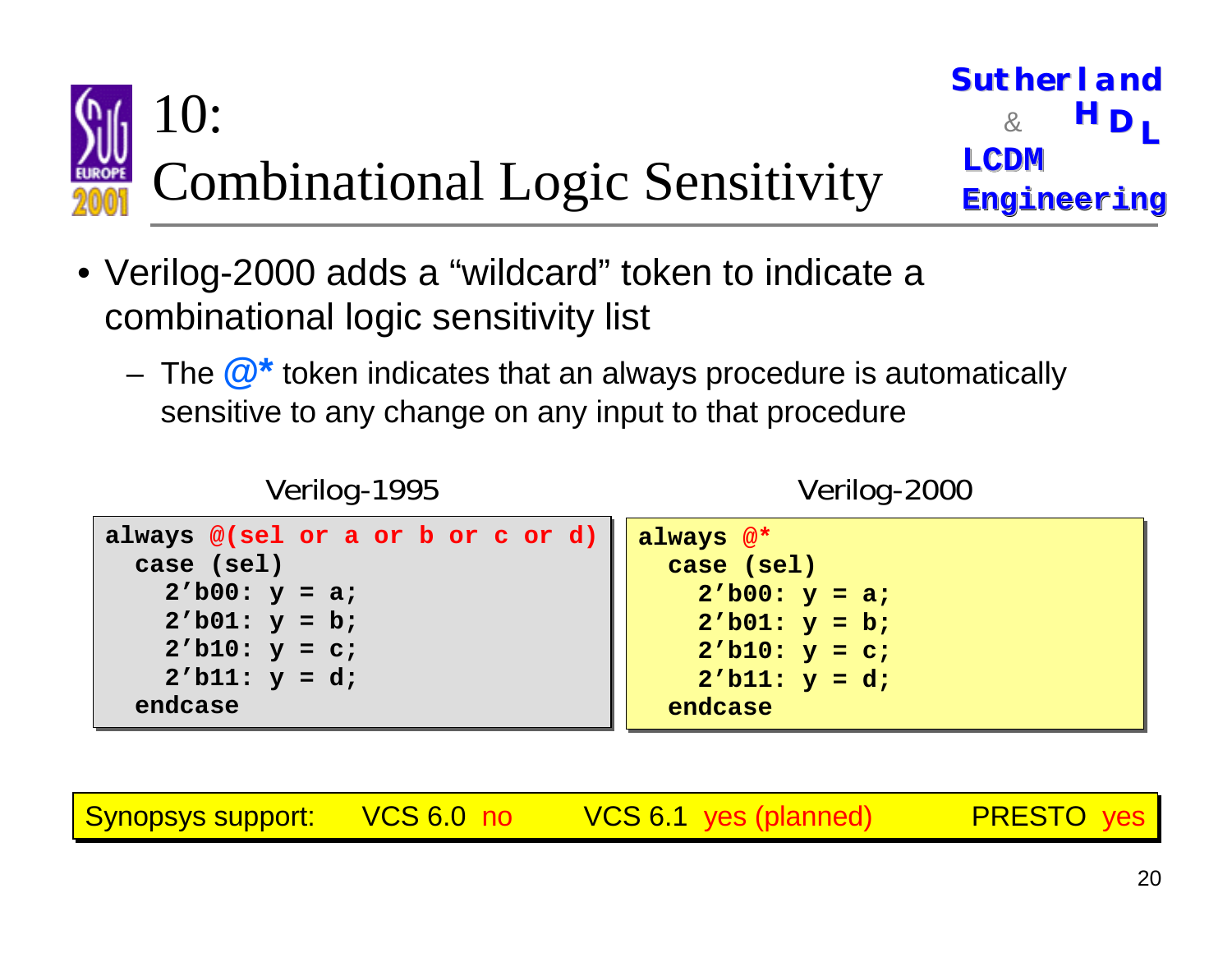

- Verilog-2000 adds a second syntax style for listing signals in a sensitivity list
	- Signals in the list can be separated with a comma
		- ! The old "or" separated list will still work

```
Verilog-1995
```
Verilog-2000

```
always @(sel or a or b or c or d)
   case (sel)
case (sel)
        2'b00: y = a;
2'b00: y = a;
        2'b01: y = b;
2'b01: y = b;
        2'b10: y = c;
2'b10: y = c;
        2'b11: y = d;
2'b11: y = d;
   endcaseendcasealways @(sel, a, b, c, d)
always @(sel, a, b, c, d)
                                                                          case (sel)
case (sel)
                                                                              2'b00: y = a;
2'b00: y = a;
                                                                              2'b01: y = b;
2'b01: y = b;
                                                                              2'b10: y = c;
2'b10: y = c;
                                                                              2'b11: y = d;
2'b11: y = d;
                                                                          endcaseendcase
```
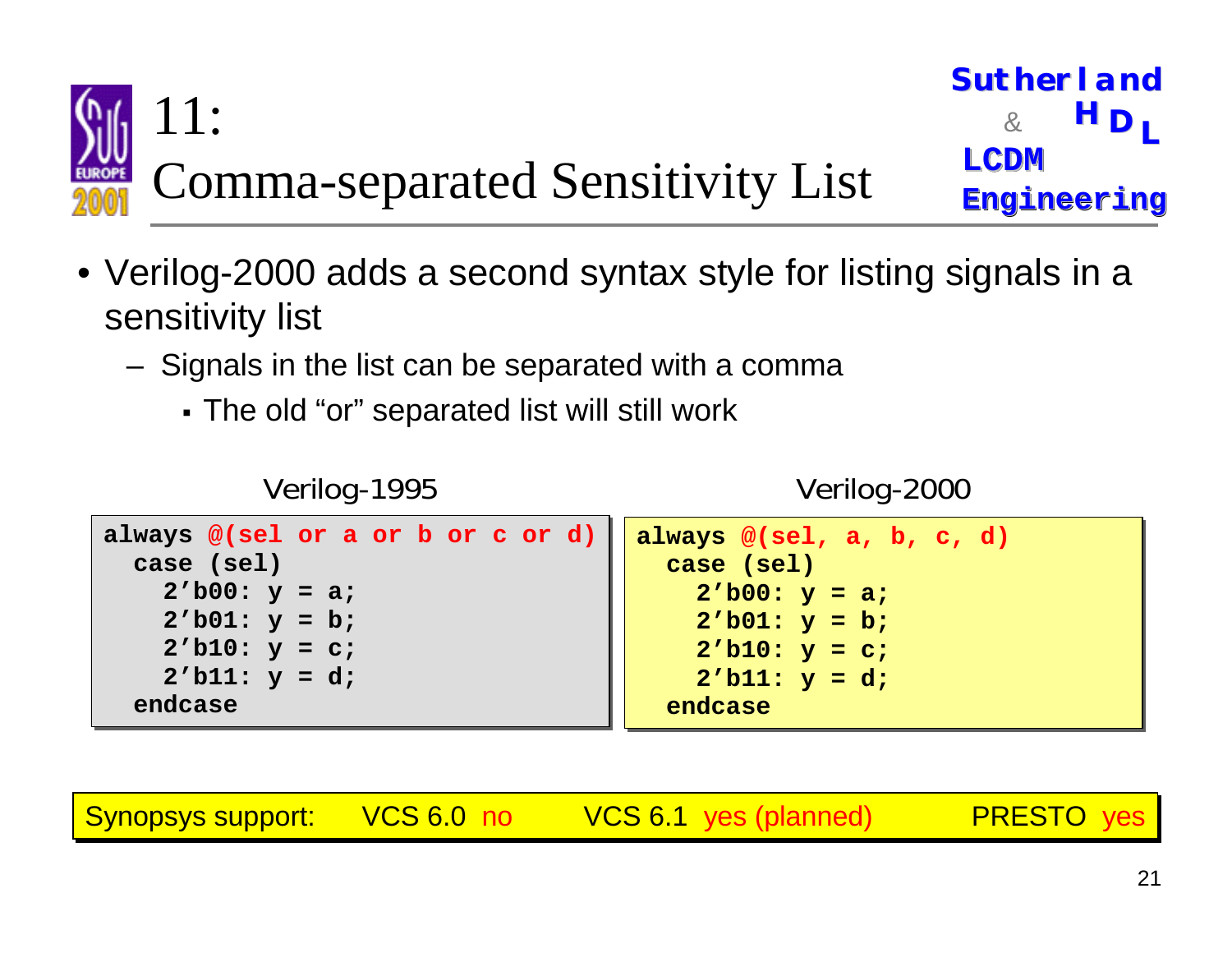

- Verilog-1995 has limited built-in file I/O tasks
	- Up to 31 files can be opened for writing
		- ! Only ASCII characters can be written to files
	- More complex file I/O is done using the Verilog Programming Language Interface (PLI)
- Verilog-2000 adds:
	- The ability to open up to 2**<sup>30</sup>** files
	- New, built-in file I/O tasks: **\$ferror**, **\$fgetc**, **\$fgets**, **\$fflush**, **\$fread**, **\$fscanf**, **\$fseek**, **\$fsscanf**, **\$ftel**, **\$rewind**, **\$sformat**, **\$swrite**, **\$swriteb**, **\$swriteh**, **\$swriteo**, **\$ungetc**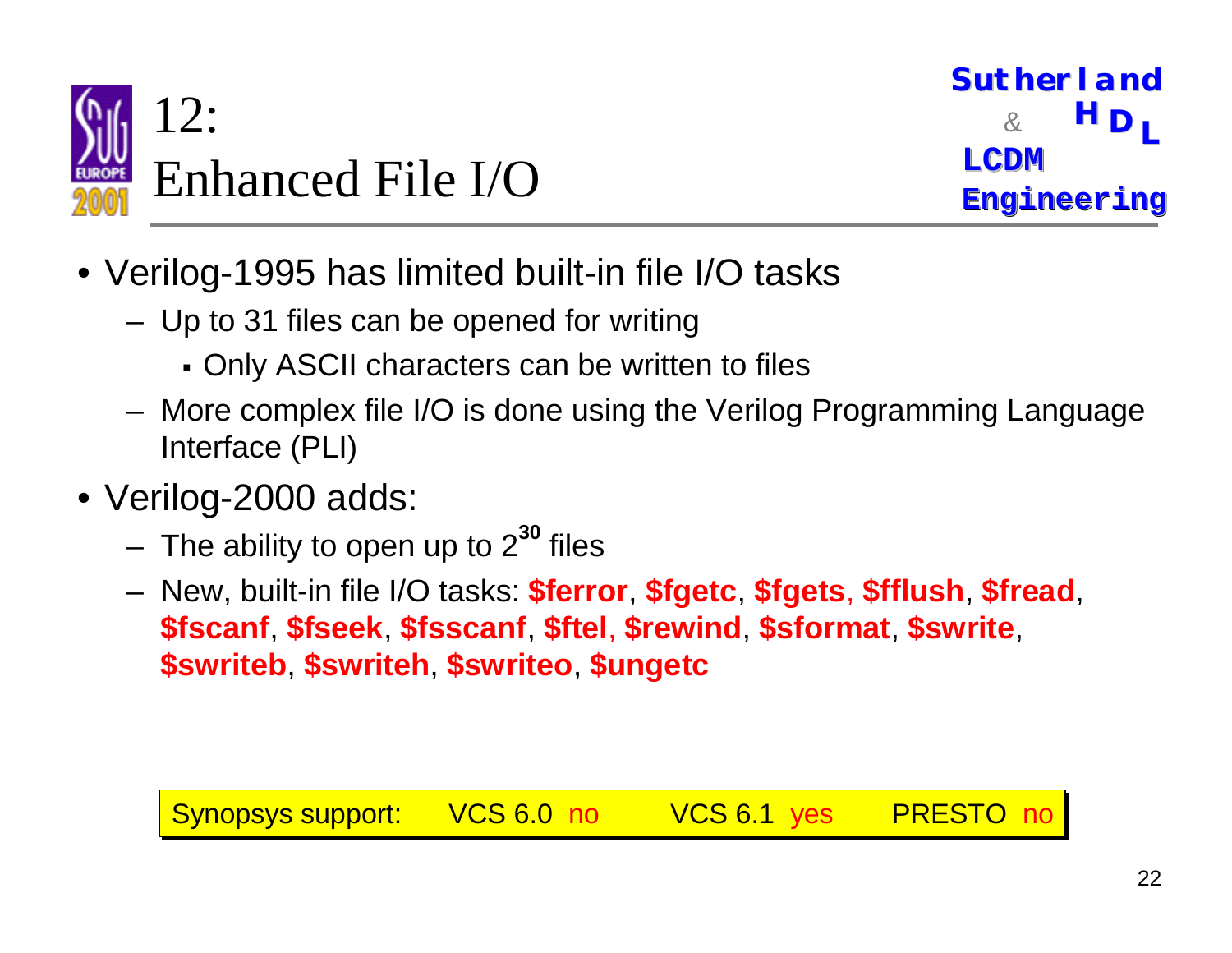

- In Verilog-1995:
	- Verilog assignments zero fill when the left-hand side vector is wider than the right-hand side
	- Unsized integers default to 32-bits wide, which would not fill a vector greater than 32 bits correctly



• Verilog-2000 will automatically extend a logic Z or X to the full width of the left-hand side

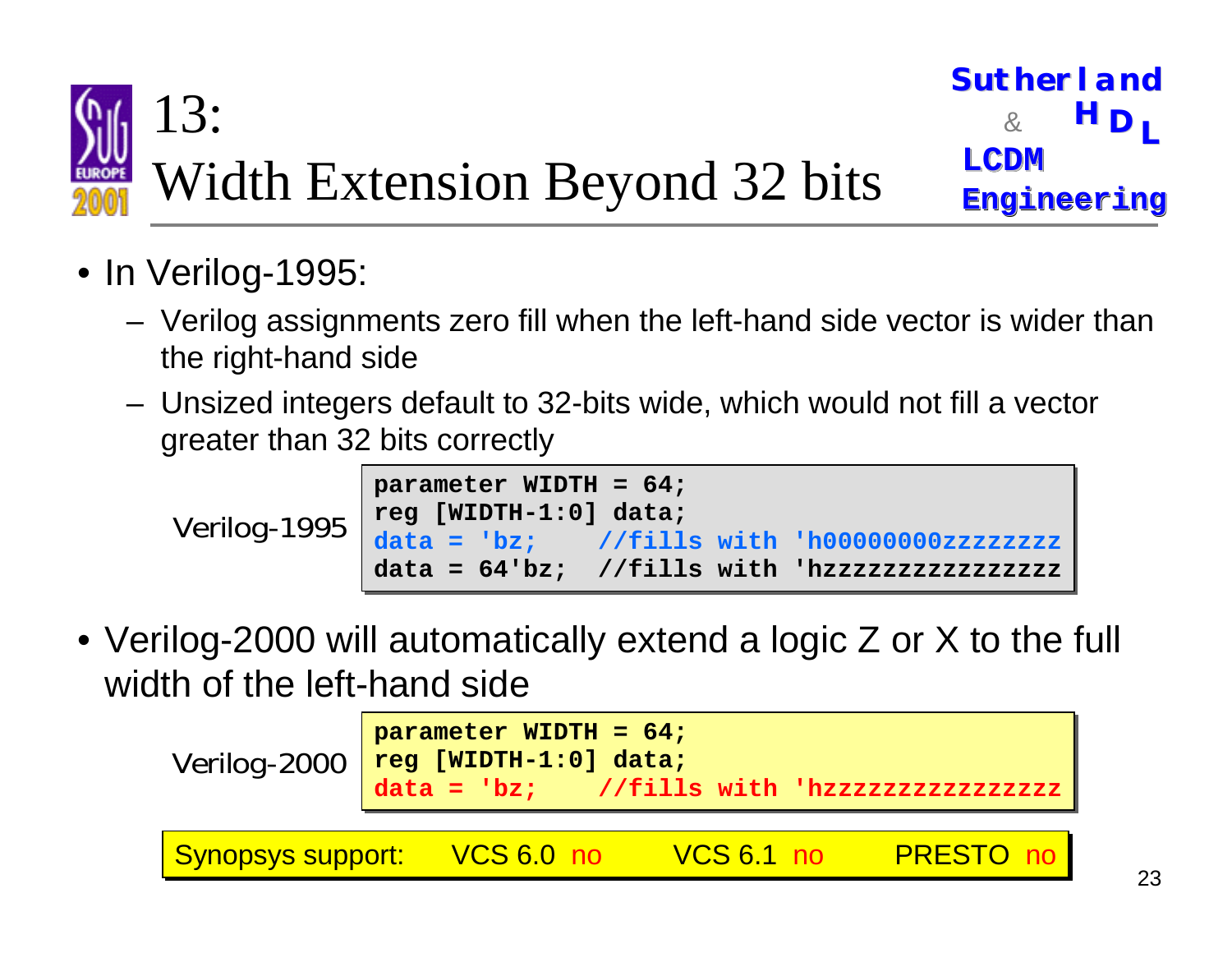

- Verilog-2000 adds the ability to explicitly name parameters when passing parameter values
	- Provides better self-documenting code
	- Parameter values can be passed in any order

```
module my_chip (...);
module my_chip (...);
    ...RAM #(8,1023) ram2 (...);
RAM #(8,1023) ram2 (...);
endmoduleendmodule...Verilog-1995
                                                                  module my_chip (...);
module my_chip (...);
                                                                       ...RAM #(.SIZE(1023)) ram2 (...);
RAM #(.SIZE(1023)) ram2 (...);
                                                                  endmoduleendmodule...Verilog-2000
                                        module ram (...);
module ram (...);
                                            parameter WIDTH = 8;
parameter WIDTH = 8;
                                            parameter SIZE = 256;
parameter SIZE = 256;
                                             ...endmoduleendmodule...
```
Synopsys support: VCS 6.0 yes VCS 6.1 yes PRESTO yes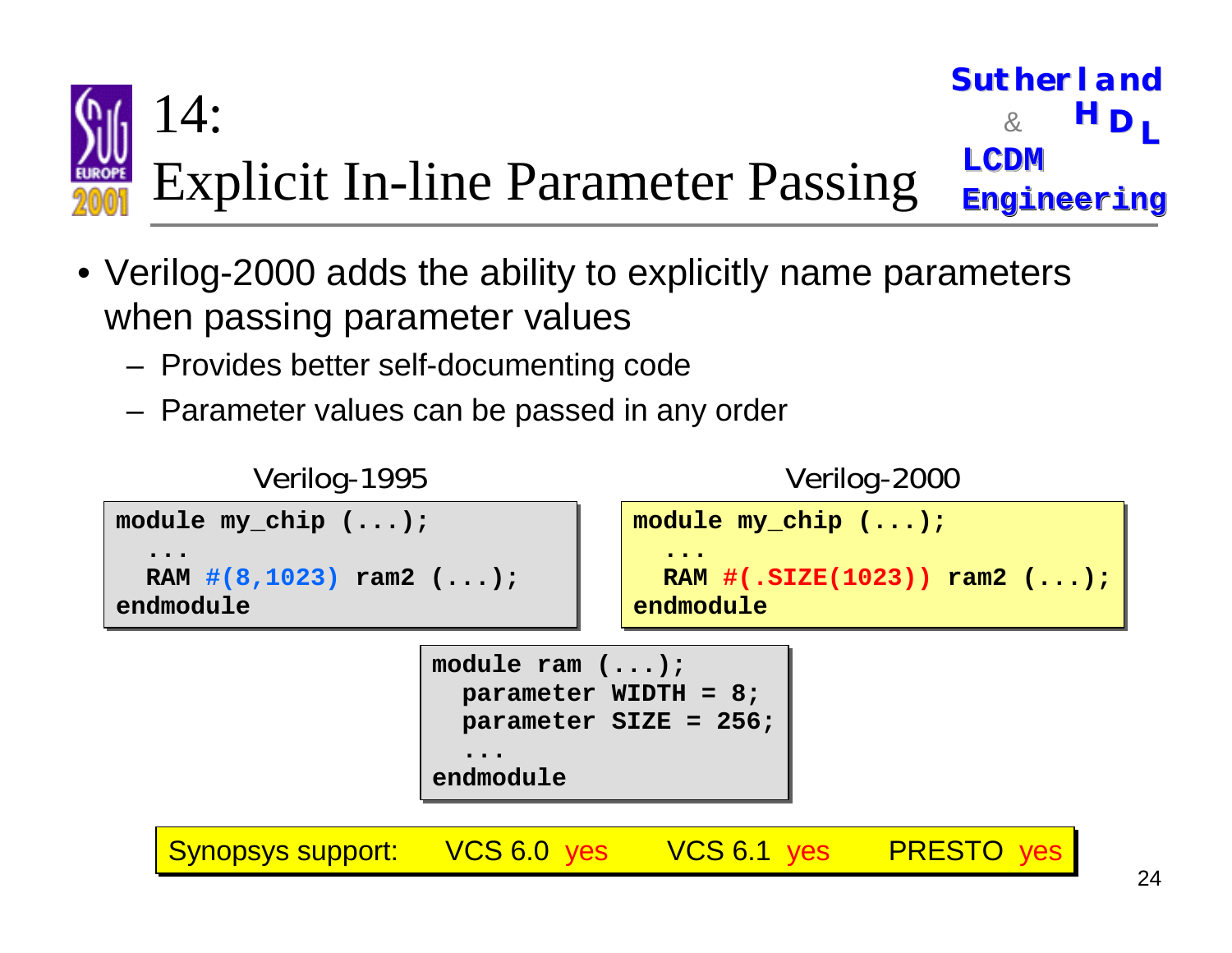

- Verilog-2000 adds the ability to specify the size of parameter constants
	- This has been a de-facto standard for many years, but was not in the Verilog-1995 standard
	- An un-sized parameter will default to the size of the initial value assigned to it

**module fsm (...); module fsm (...); parameter IDLE <sup>=</sup> 3'd0, parameter IDLE <sup>=</sup> 3'd0, READ <sup>=</sup> 3'd1, READ <sup>=</sup> 3'd1, LOAD <sup>=</sup> 3'd2, LOAD <sup>=</sup> 3'd2, SYNC <sup>=</sup> 3'd3, SYNC <sup>=</sup> 3'd3, ERROR <sup>=</sup> 3'd4; ERROR <sup>=</sup> 3'd4; ......module my\_chip (...); module my\_chip (...); parameter [2:0] IDLE <sup>=</sup> 3'd0, parameter [2:0] IDLE <sup>=</sup> 3'd0, READ <sup>=</sup> 3'd1, READ <sup>=</sup> 3'd1, LOAD <sup>=</sup> 3'd2, LOAD <sup>=</sup> 3'd2, SYNC <sup>=</sup> 3'd3, SYNC <sup>=</sup> 3'd3, ERROR <sup>=</sup> 3'd4; ERROR <sup>=</sup> 3'd4; ......**

Synopsys support: VCS 6.0 no VCS 6.1 yes (planned) PRESTO yes



Verilog-2000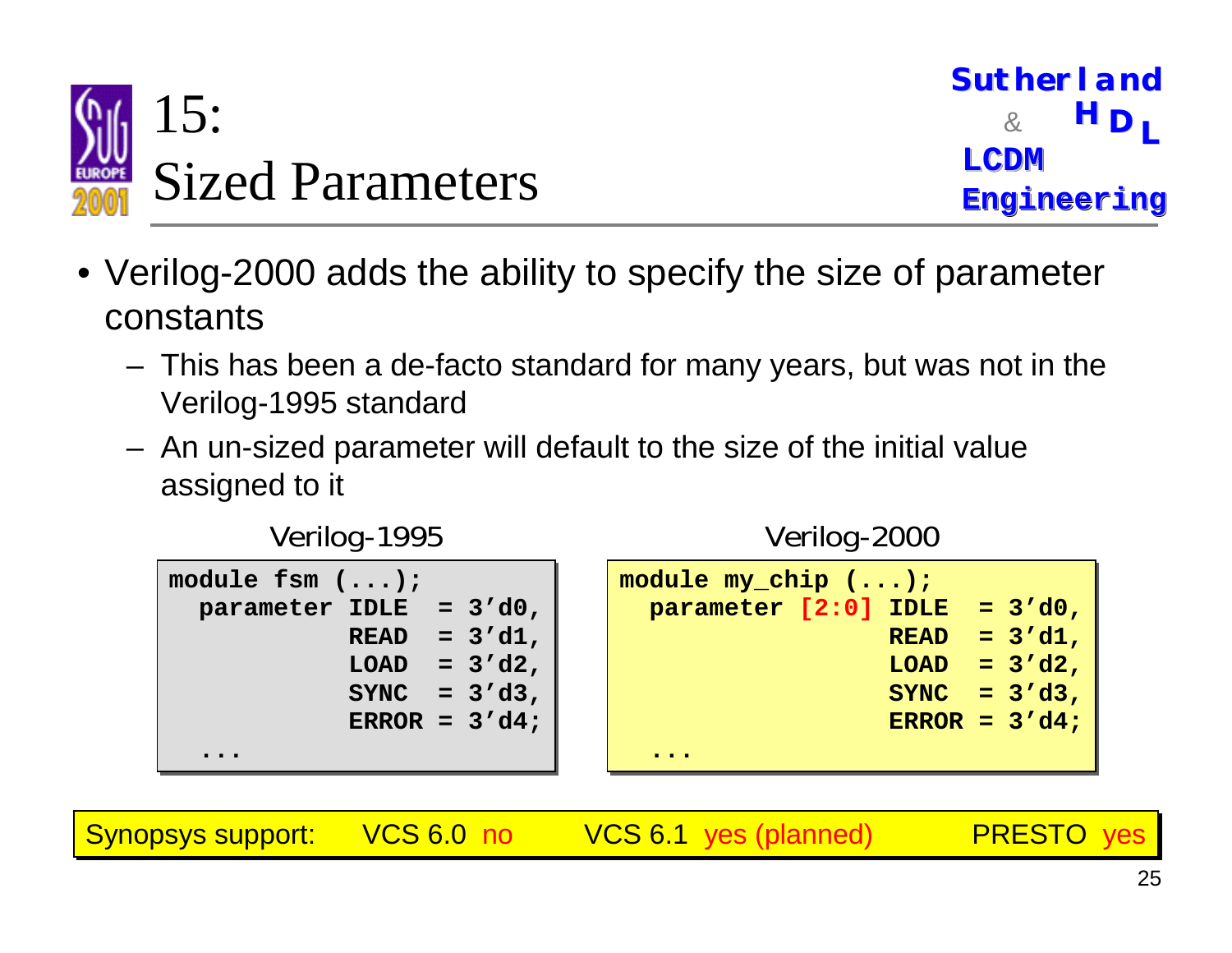

• Verilog-2000 permits combining port declarations and data type declarations into one statement

Verilog-1995

| module $mux8$ (y, a, b, en);<br>output [7:0] y;<br>input $[7:0]$ a, b; |
|------------------------------------------------------------------------|
| input                                                                  |
| en;                                                                    |
| reg $[7:0]$ y;<br>wire $[7:0]$ a, b;<br>wire<br>en;                    |

Verilog-2000

| module $mux8$ $(y, a, b, en);$ |  |     |
|--------------------------------|--|-----|
| output reg [7:0] y;            |  |     |
| input wire [7:0] a, b;         |  |     |
| input wire                     |  | en; |
|                                |  |     |

VCS 6.0 yes VCS 6.1 yes PRESTO 2000.11 no PRESTO 2001.08 yes (planned)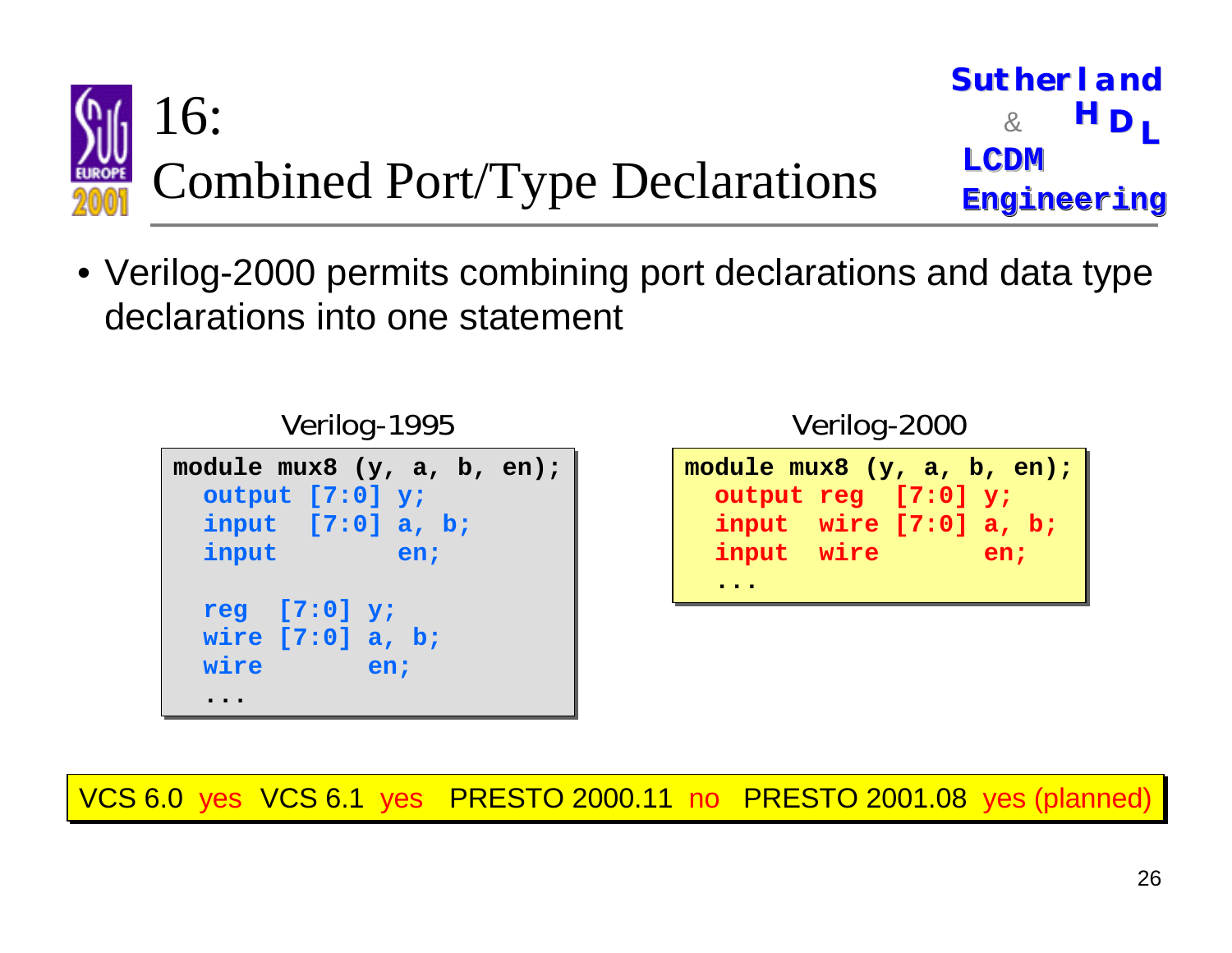

- Verilog-2000 adds ANSI C style input and output declarations
	- For modules, tasks and functions



VCS 6.0 yes VCS 6.1 yes PRESTO 2000.11 no PRESTO 2001.08 yes (planned)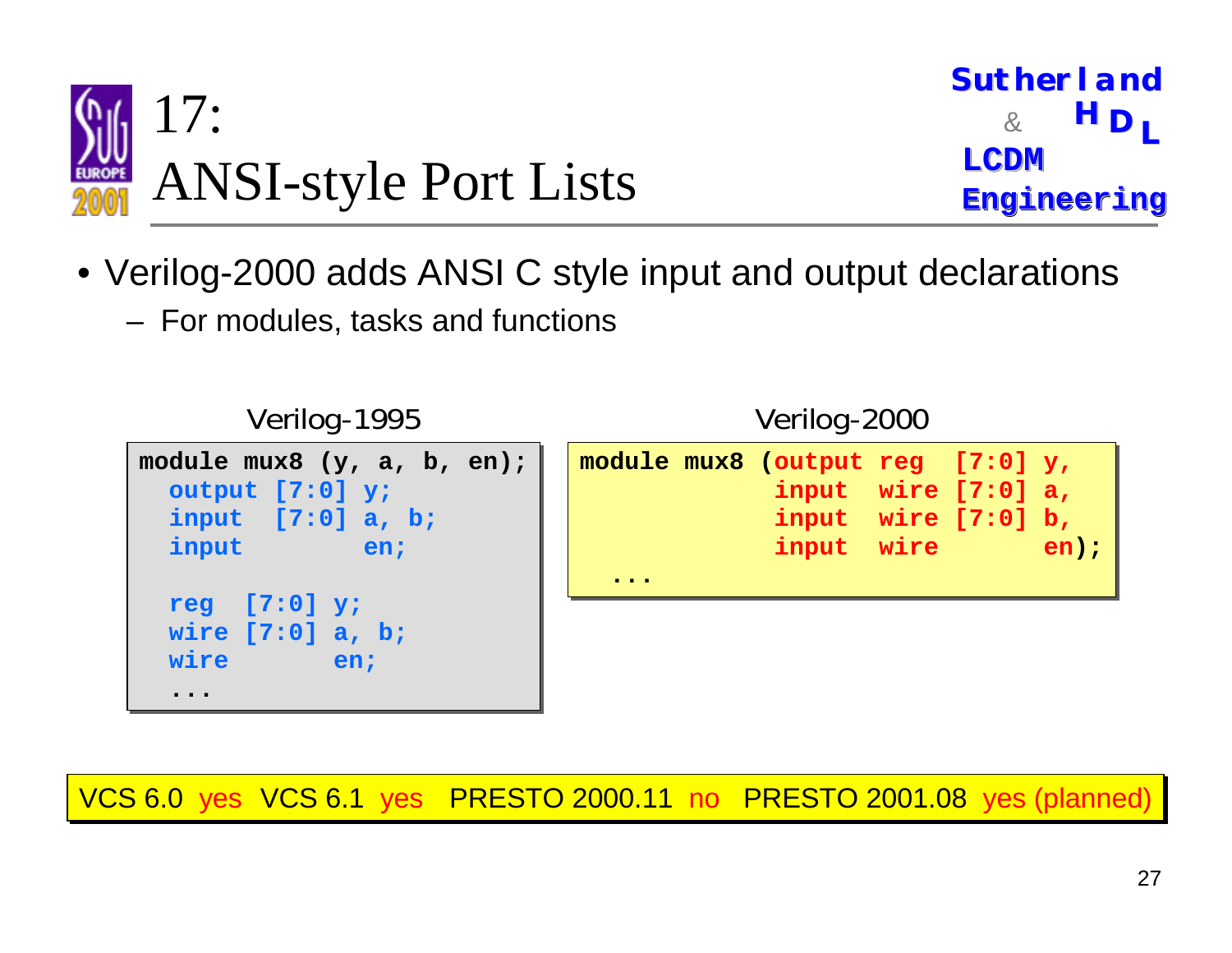

- Verilog-2000 permits initializing variables at the time they are declared
	- The initialization is executed in time-step zero, just like initial procedures

**reg clock; initialclk <sup>=</sup> 0; reg clock; initialclk <sup>=</sup> 0;** Verilog-1995 **reg clock reg clock <sup>=</sup> 0; <sup>=</sup> 0;** Verilog-2000

Synopsys support: VCS 6.0 yes VCS 6.1 yes PRESTO no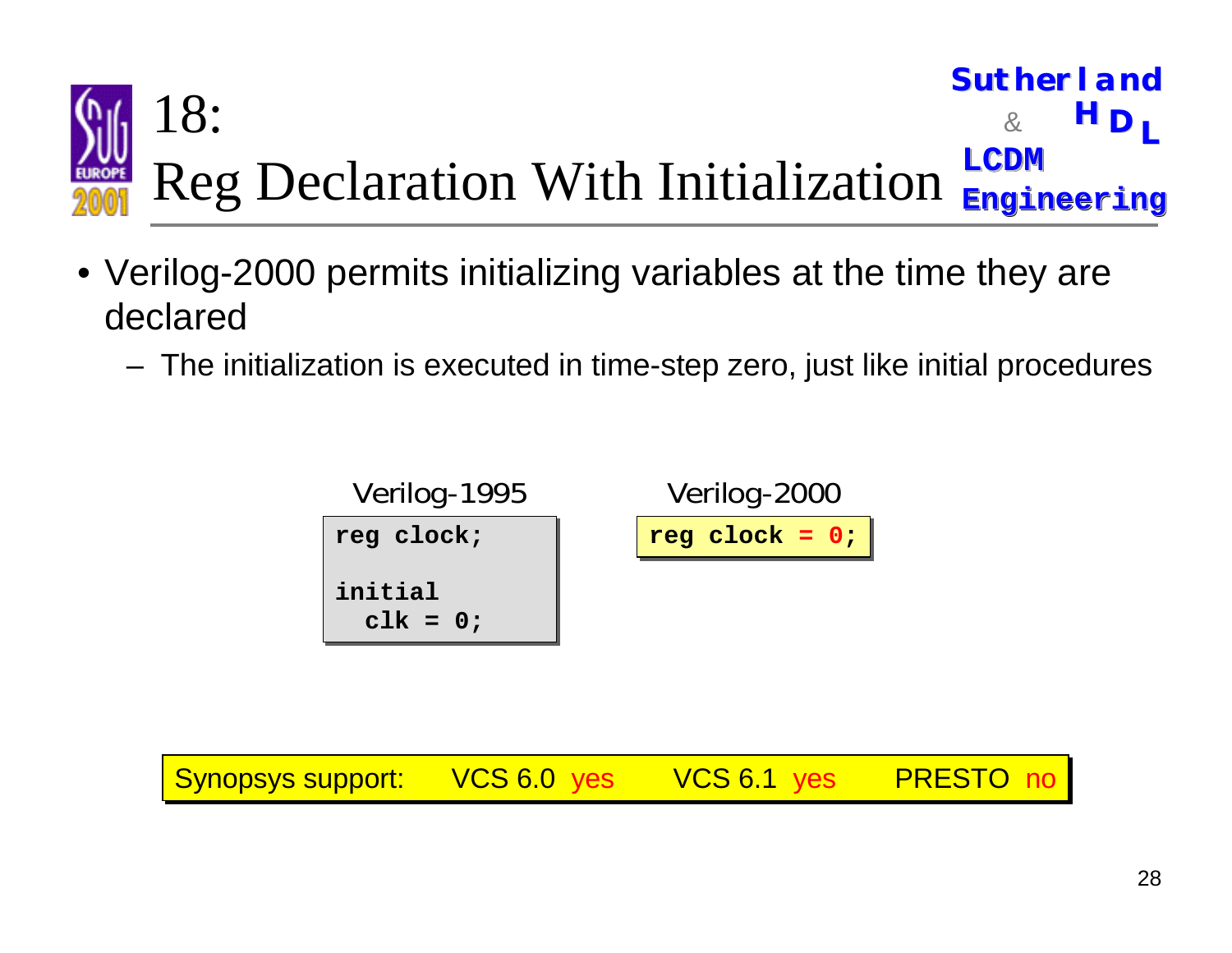

- Verilog-2000 will default to a net data type on the left-hand side of any continuous assignment
	- The vector width is the size of the right-hand side expression, if not connected to a port of the module
	- In Verilog-1995, the left-hand side must be explicitly declared, if not connected to a port of the module



Synopsys support: VCS 6.0 ? VCS 6.1 ? PRESTO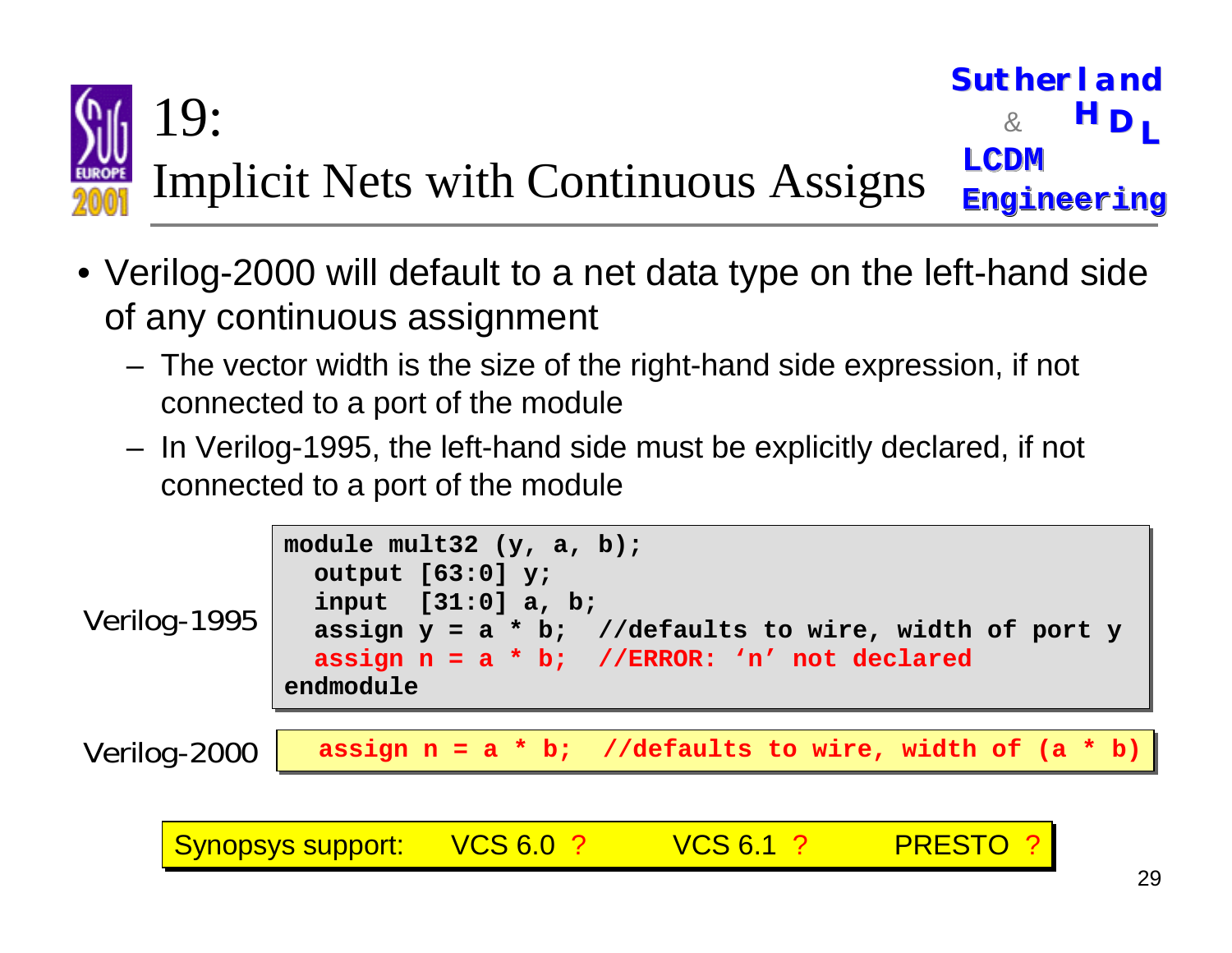

- In Verilog-1995, undeclared signals can default to a wire data type
	- The default data type can be changed to another net data type using `default\_nettype <data\_type>
- Verilog-2000 provides a means to disable default net declarations
	- `default\_nettype **none**
	- Any undeclared signals will be a syntax error
		- ! Prevents hard-to-debug wiring errors due to a mistyped name
	- none is not a reserved word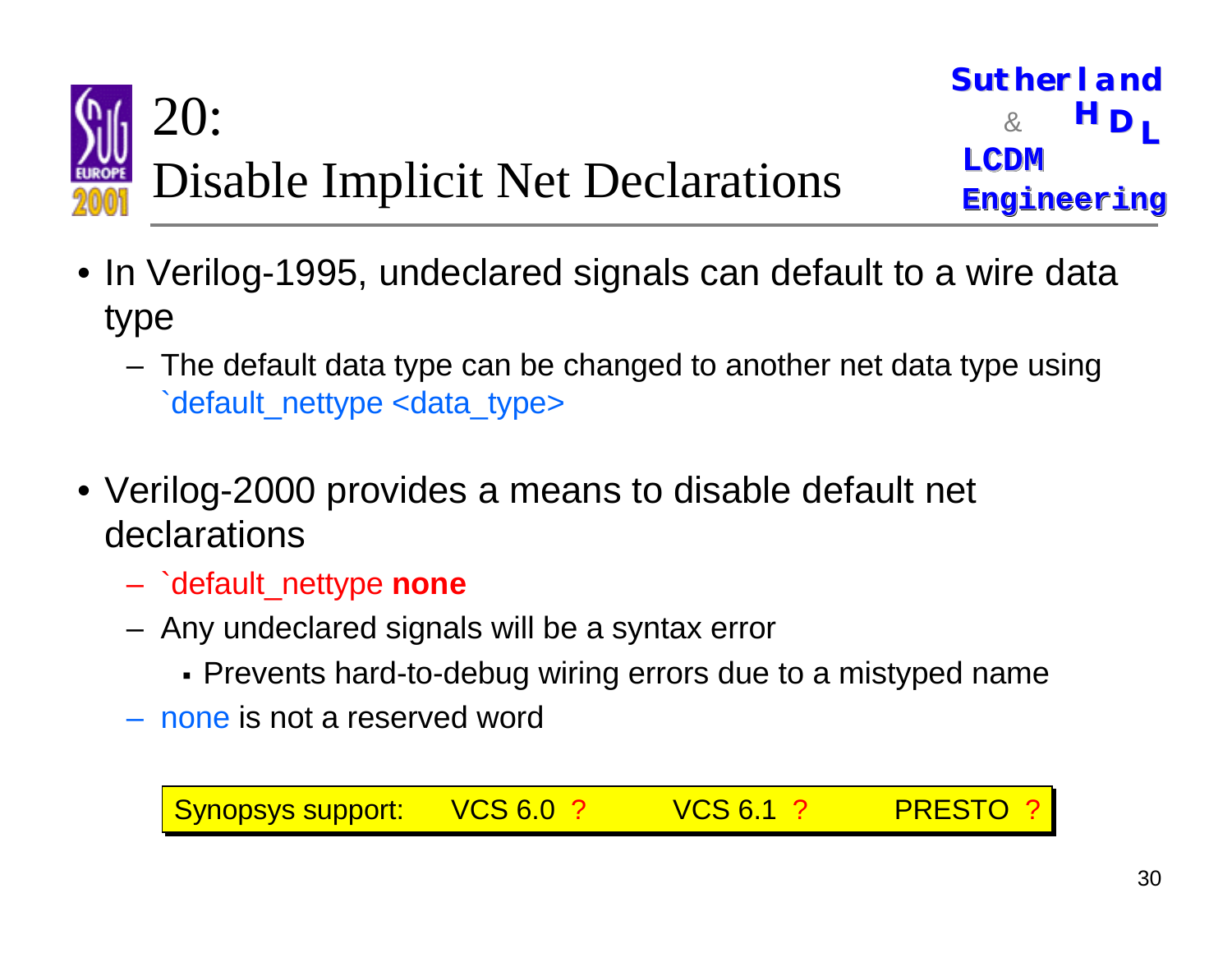

- Verilog-1995 supports limited conditional compilation
	- The `ifdef, `else and `endif compiler directives
- Verilog-2000 adds more extensive conditional compilation control
	- New directives: **`ifndef**, **`elsif** and **`undef**

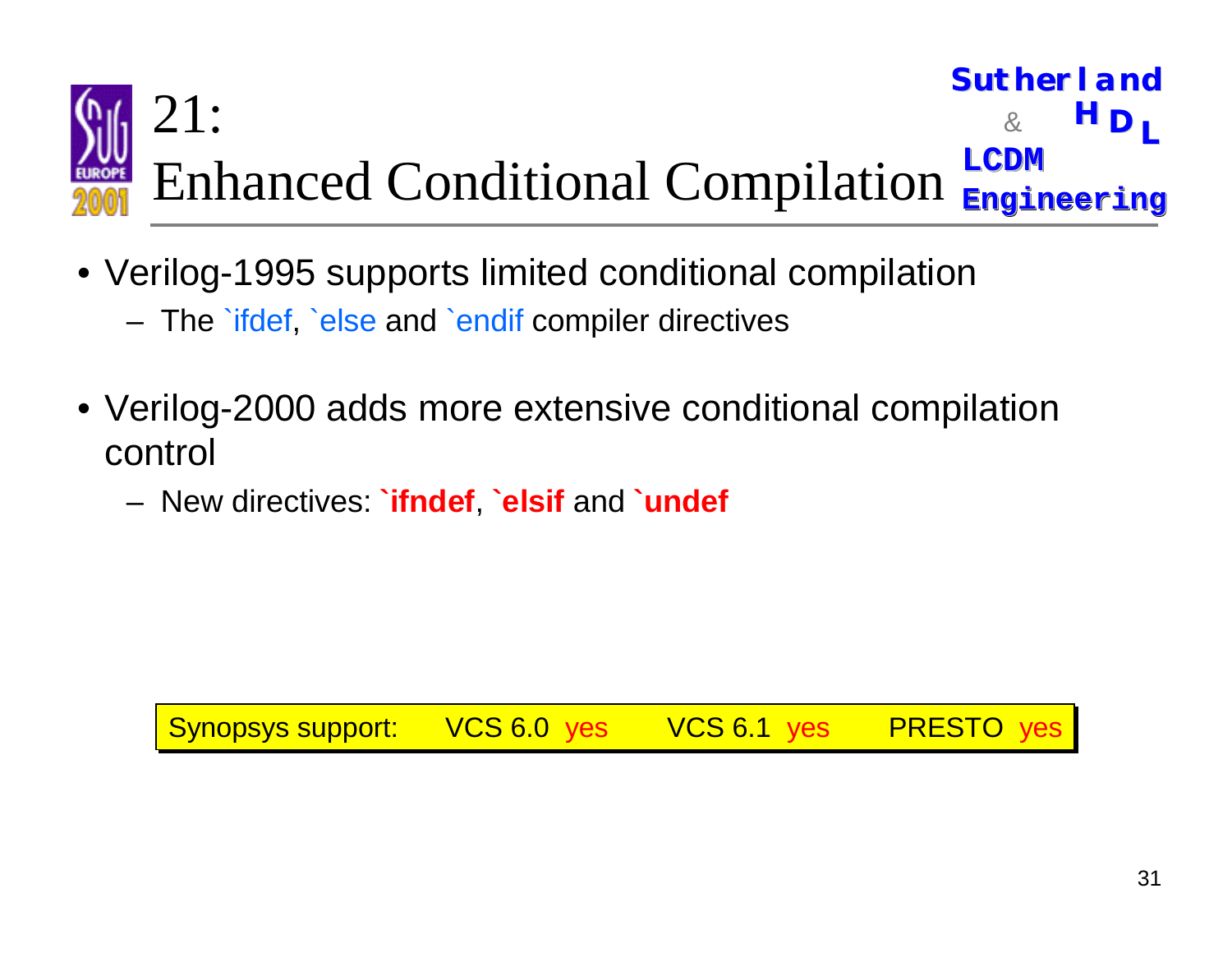

File and Line Compiler Directives

- Verilog-2000 adds file and line compiler directives
	- New directives: **`file** and **`line**
	- Document the original location of Verilog source code
		- ! Verilog tools often include file name and line number information in error and warning messages
		- ! If a pre-process utility program modifies the Verilog source code, the original file and line information could be lost

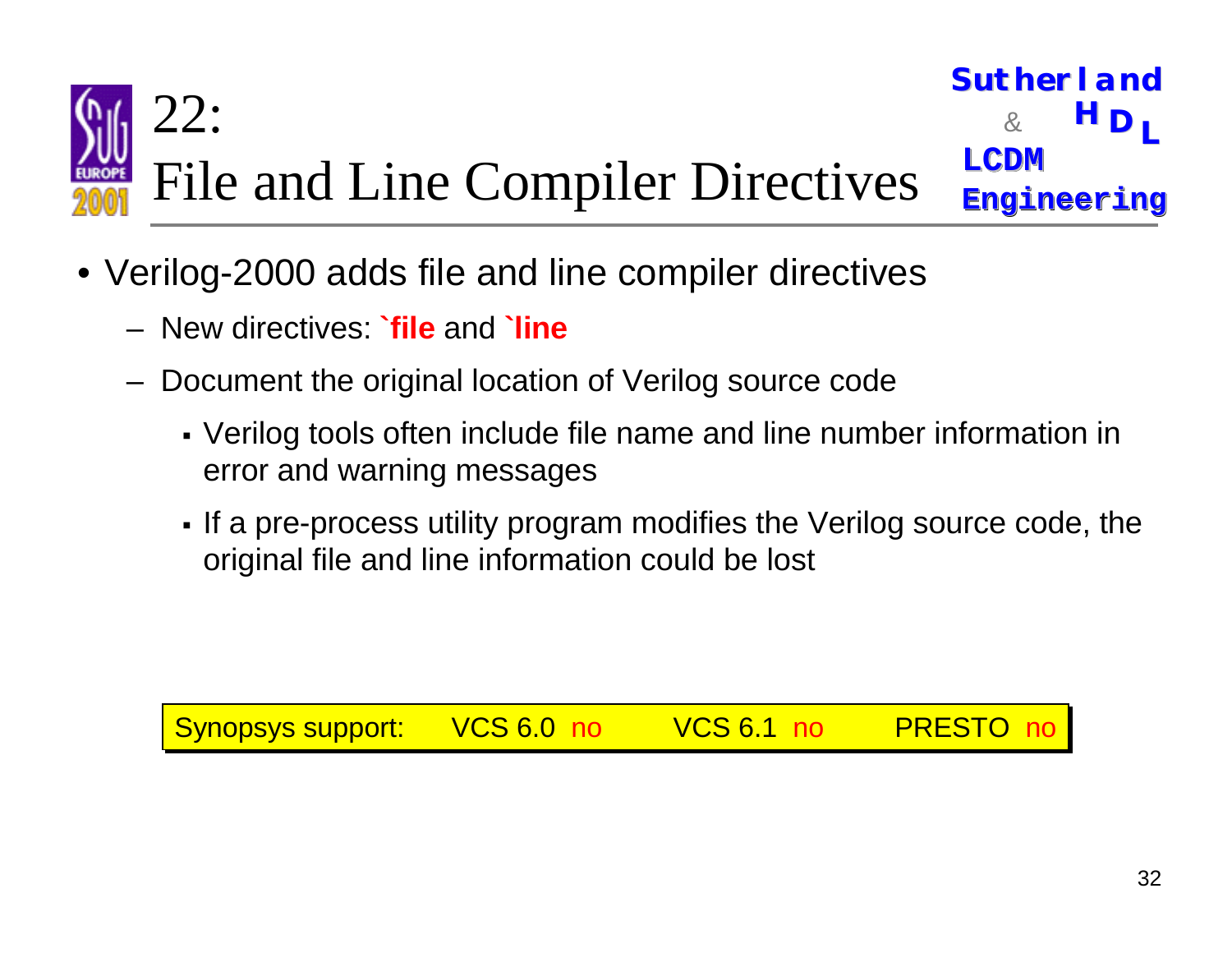

- Verilog-2000 adds "attribute" properties
	- A standard means to specify non-Verilog tool specific information to Verilog models
	- Adds new tokens **(\*** and **\*)**
	- Eliminates need to hide commands in comments
	- The standard does not define any specific attributes
		- **Software vendors can define proprietary attributes**
		- ! Other standards might define standard attributes

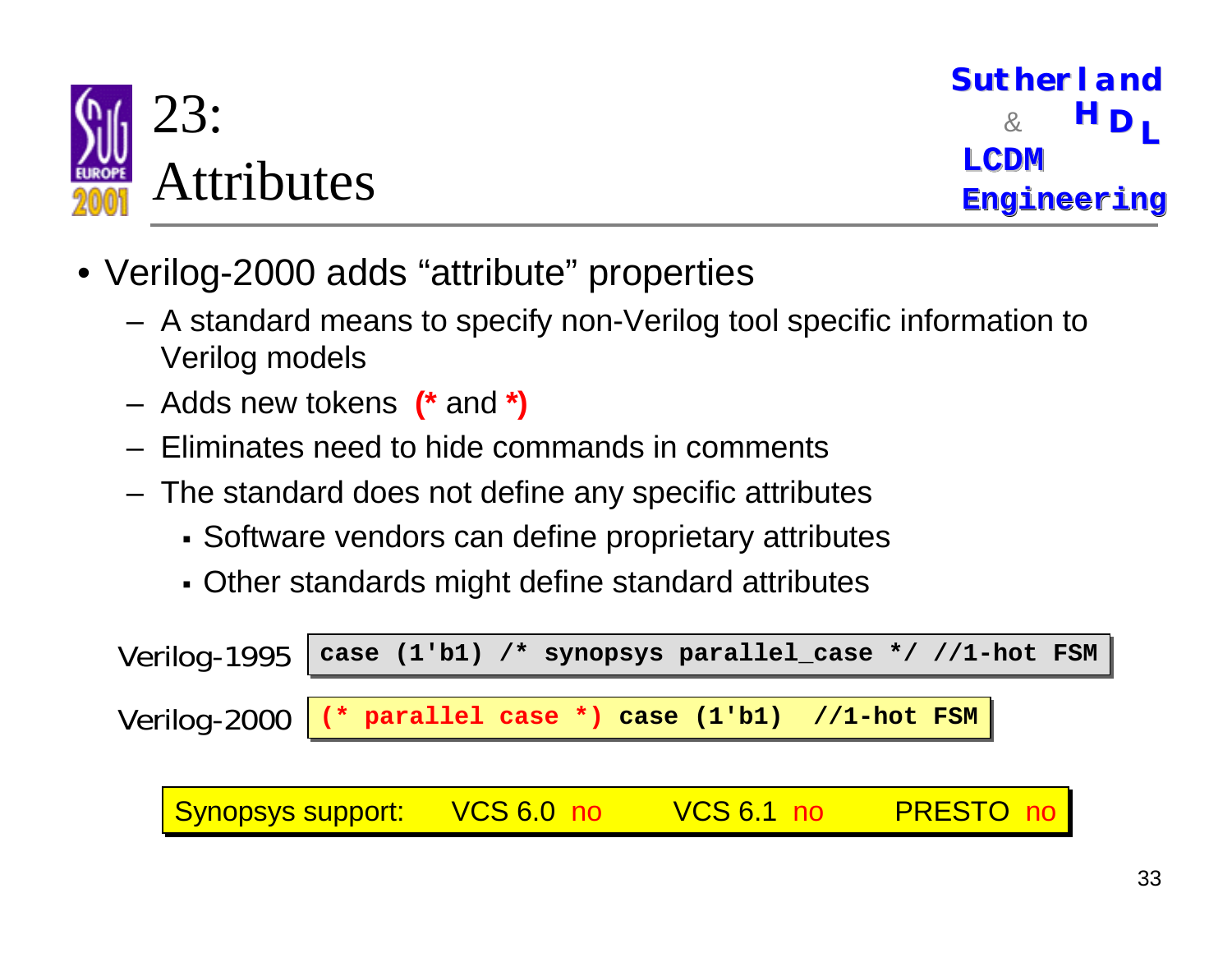

- Verilog-1995 can create multiple instances of the same module or primitive, using instance arrays
	- This is *not* a new feature for Verilog-2000
	- It is mentioned in this paper because Synopsys has recently added support for instance arrays in both VCS and Presto

```
Verilog-1995
```

```
module RegN (out, in, clk, rst);
module RegN (out, in, clk, rst);
    parameter N = 16;
parameter N = 16;
    output [N-1:0] out;
output [N-1:0] out;
    input [N-1:0] in;
input [N-1:0] in;
    input clk, rst);
input clk, rst);
    dff i[N-1:0] (out, in, clk, rst);
dff i[N-1:0] (out, in, clk, rst);
modulemoduleGeneral Rules:General Rules:– A vector signal connected to an array is 
– A vector signal connected to an array is 
                                                                                      split apart, with different bits connected 
split apart, with different bits connected 
                                                                                      to each instanceto each instance– A scalar signal connected to an array is 
– A scalar signal connected to an array is 
                                                                                      connected to each instanceconnected to each instance
```
Synopsys support: VCS 5.2 yes VCS 6.0 yes VCS 6.1 yes PRESTO yes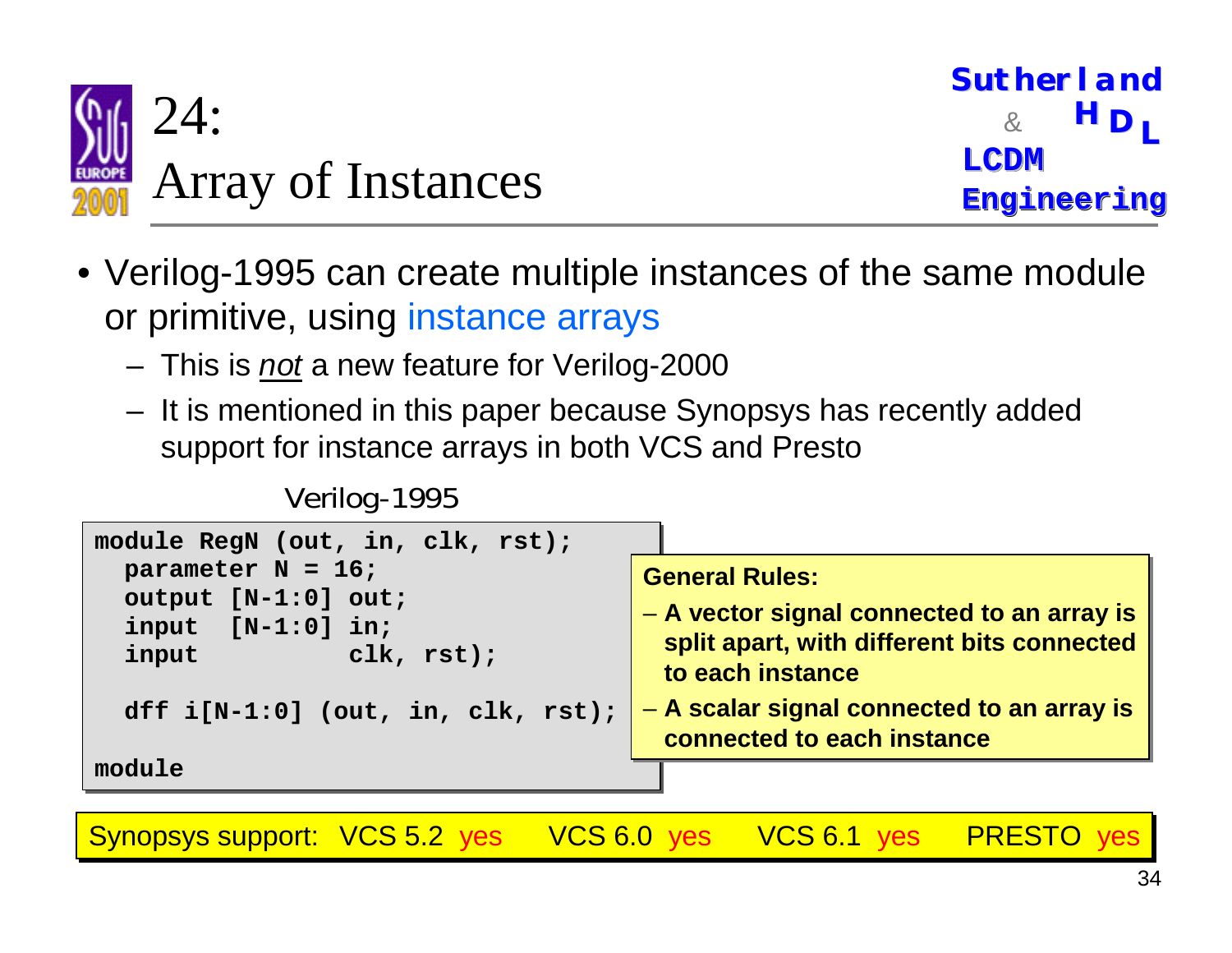

- The Verilog-2000 standard changes the term "register" to "variable"
	- This is not really a language or modeling change "register" is not a reserved word; it is just a term
	- Since its inception in 1984, Verilog manuals have used the term "register" to describe a class of data types
		- reg (unsigned variable), integer (signed variable), real (double precision variable), etc.
	- The term "register" often confuses new Verilog users
		- **Register is a hardware term for storage elements**
		- Verilog variables do not imply hardware registers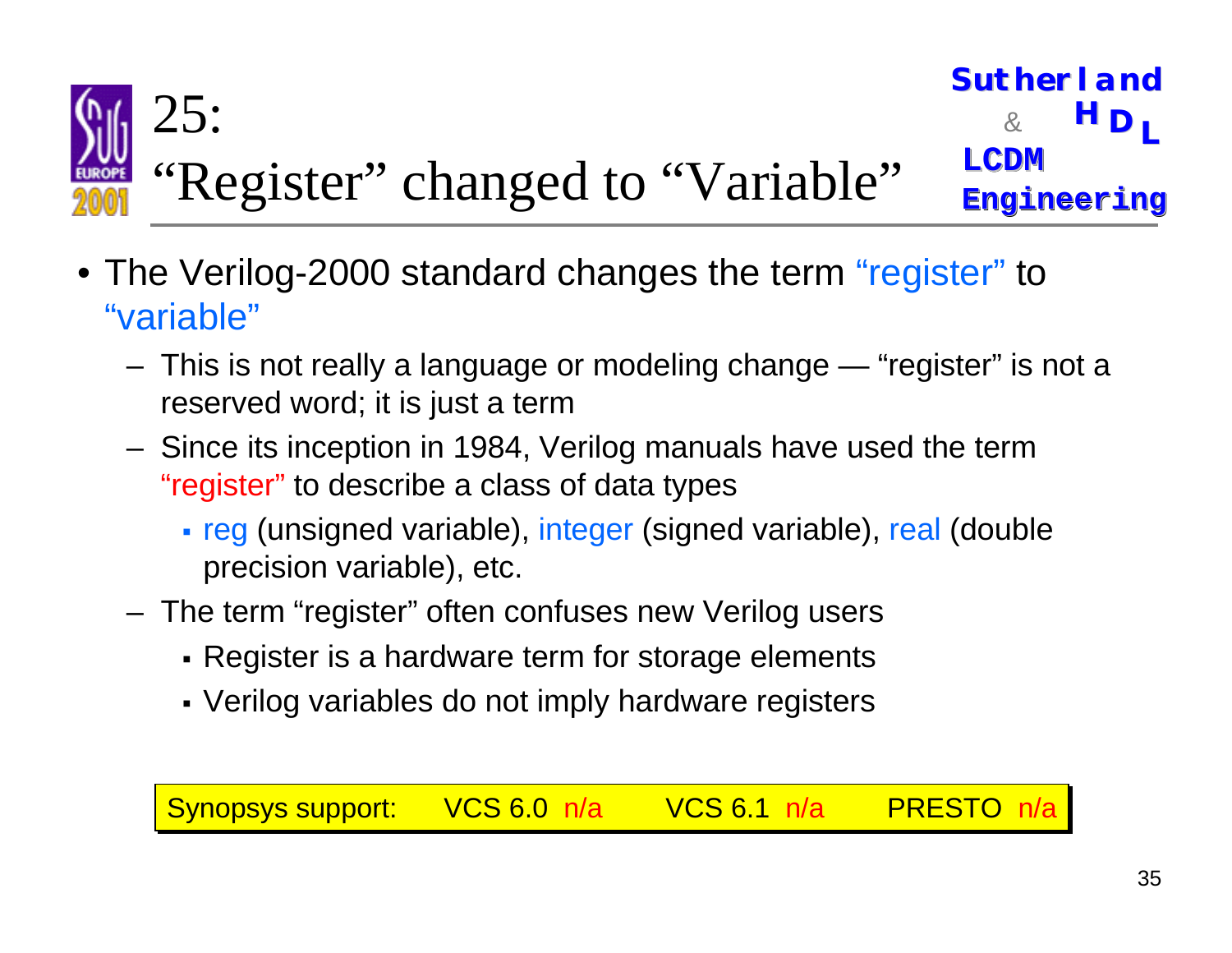

- Verilog-2000 is complete
	- The IEEE balloting is complete, with 92% approving the standard
	- Final IEEE RevCom approval is expected in March, 2001
		- ! Officially, "Verilog-2000" will be the IEEE 1364-2001 standard
- Verilog-2000 contains
	- Over 30 major enhancements
	- Many clarifications and errata corrections
- Verilog-2000 adds powerful capabilities
	- Greater deep submicron accuracy
	- More abstract system level modeling
	- Scalable, re-usable modeling